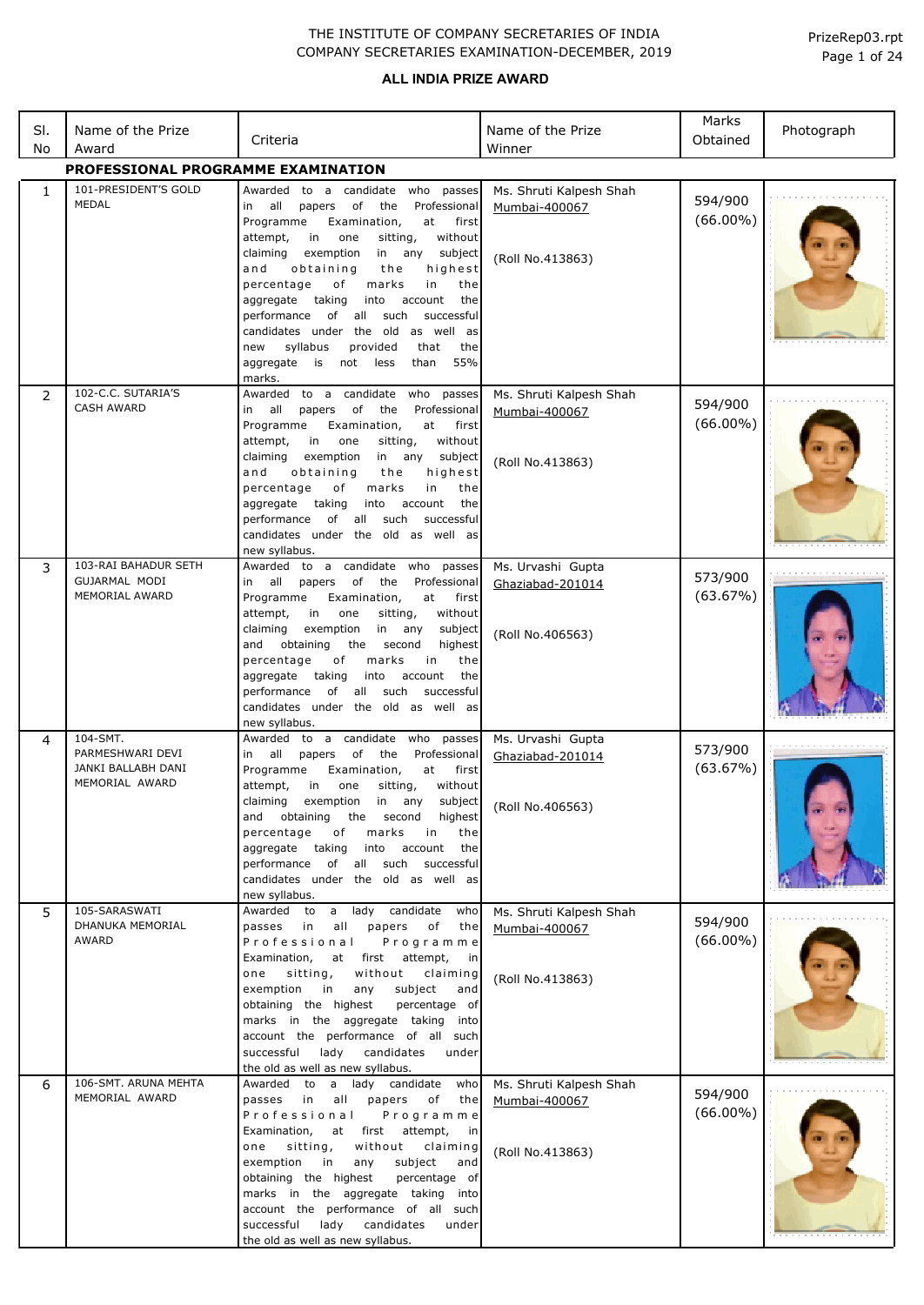| SI.<br>No           | Name of the Prize<br>Award                                                          | Criteria                                                                                                                                                                                                                                                                                                                                                                                                                                                                                                                                            | Name of the Prize<br>Winner                                                                           | Marks<br>Obtained                 | Photograph |
|---------------------|-------------------------------------------------------------------------------------|-----------------------------------------------------------------------------------------------------------------------------------------------------------------------------------------------------------------------------------------------------------------------------------------------------------------------------------------------------------------------------------------------------------------------------------------------------------------------------------------------------------------------------------------------------|-------------------------------------------------------------------------------------------------------|-----------------------------------|------------|
|                     | PROFESSIONAL PROGRAMME EXAMINATION                                                  |                                                                                                                                                                                                                                                                                                                                                                                                                                                                                                                                                     |                                                                                                       |                                   |            |
| $\overline{7}$<br>8 | 107-CS RENU GUPTA<br>MEMORIAL AWARD<br>108-PT. GOPAL<br><b>CHANDRA SHASTRI</b>      | Awarded to a lady candidate<br>who<br>in<br>all<br>papers<br>оf<br>the<br>passes<br>Professional<br>Programme<br>Examination,<br>at<br>first<br>attempt,<br>in<br>one<br>sitting,<br>without<br>claiming<br>exemption<br>subject<br>in<br>any<br>and<br>obtaining the highest<br>percentage of<br>marks in the aggregate taking<br>into<br>account the performance of all such<br>successful<br>lady<br>candidates<br>under<br>the old as well as new syllabus.<br>Awarded to a lady candidate<br>who<br>all<br>passes<br>in<br>papers<br>of<br>the | Ms. Shruti Kalpesh Shah<br>Mumbai-400067<br>(Roll No.413863)<br>Ms. Urvashi Gupta<br>Ghaziabad-201014 | 594/900<br>$(66.00\%)$<br>573/900 |            |
|                     | MEMORIAL MEDAL                                                                      | Professional<br>Programme<br>Examination,<br>at first attempt,<br>in<br>sitting,<br>without<br>one<br>claiming<br>exemption<br>subject<br>in<br>any<br>and<br>obtaining<br>the<br>second<br>highest<br>in<br>percentage<br>of<br>marks<br>the<br>aggregate taking<br>into<br>account<br>the<br>performance<br>of<br>all such<br>successful<br>lady candidates<br>under the old<br>as<br>well as new syllabus.                                                                                                                                       | (Roll No.406563)                                                                                      | (63.67%)                          |            |
| 9                   | 109-MANTARAM<br>MEMORIAL ANNUAL<br>CASH PRIZE AWARD<br>For JUN-2019 and DEC-2019    | Awarded to a candidate who passes<br>in all<br>papers of<br>the<br>Professional<br>Programme<br>Examination,<br>at first<br>attempt,<br>in<br>one<br>sitting,<br>without<br>claiming<br>exemption<br>in any<br>subject<br>and<br>obtaining<br>highest<br>the<br>marks<br>percentage<br>оf<br>in<br>the<br>aggregate taking<br>into<br>account<br>the<br>of all<br>such<br>successful<br>performance<br>in June<br>December<br>candidates<br>and                                                                                                     | Ms. Shruti Kalpesh Shah<br>Mumbai-400067<br>(Roll No.413863)                                          | 594/900<br>$(66.00\%)$            |            |
|                     |                                                                                     | examinations under the old as well                                                                                                                                                                                                                                                                                                                                                                                                                                                                                                                  |                                                                                                       |                                   |            |
| 10                  | 110-KAPOOR CHAND<br>MOTI CHAND MOHTA<br>MEMORIAL AWARD<br>For JUN-2019 and DEC-2019 | as new syllabus.<br>Awarded to a lady candidate<br>who<br>passes<br>in<br>all<br>papers<br>of<br>the<br>Programme<br>Professional<br>Examination,<br>first<br>attempt,<br>at<br>in<br>one<br>sitting,<br>without<br>exemption<br>in<br>subject<br>any<br>and<br>obtaining the highest<br>percentage of<br>marks in the aggregate taking<br>into<br>account the performance of all such<br>successful lady candidates in<br>June                                                                                                                     | Ms. Shruti Kalpesh Shah<br>Mumbai-400067<br>claiming (Roll No.413863)                                 | 594/900<br>$(66.00\%)$            |            |
|                     |                                                                                     | and<br>December<br>examinations<br>under<br>the old as well as new syllabus.                                                                                                                                                                                                                                                                                                                                                                                                                                                                        |                                                                                                       |                                   |            |
| 11                  | 112-JAYPEE GROUP<br>PRIZE AWARD (FOR<br>MODULE-I)                                   | Awarded to a candidate who passes<br>in all the papers of<br>Professional<br>Programme<br>Examination,<br>at<br>first<br>without<br>attempt,<br>in<br>one<br>sitting,<br>claiming<br>exemption<br>in any<br>subject<br>obtaining<br>highest<br>and<br>the<br>percentage<br>marks<br>of<br>the<br>in<br>aggregate in Module-I<br>taking<br>into<br>account the performance of all such<br>successful candidates under the old<br>as well as new syllabus.                                                                                            | Shri Divyanshu Ajmera<br>Jaipur-302003<br>(Roll No.404937)                                            | 204/300<br>$(68.00\%)$            |            |
| 12                  | 113-JAYPEE GROUP<br>PRIZE AWARD (FOR<br>MODULE-II)                                  | Awarded to a candidate who passes<br>in all the papers<br>of<br>Professional<br>Programme<br>Examination,<br>at<br>first<br>attempt,<br>in<br>one<br>sitting,<br>without<br>claiming<br>exemption<br>in any<br>subject<br>and<br>obtaining<br>the<br>highest<br>percentage<br>of<br>marks<br>in<br>the<br>aggregate in Module-II taking<br>into<br>account the performance of all such<br>successful candidates under the old<br>as well as new syllabus.                                                                                           | Ms. Harshit Jain<br>Indore-452009<br>(Roll No.230882)                                                 | 199/300<br>(66.33%)               |            |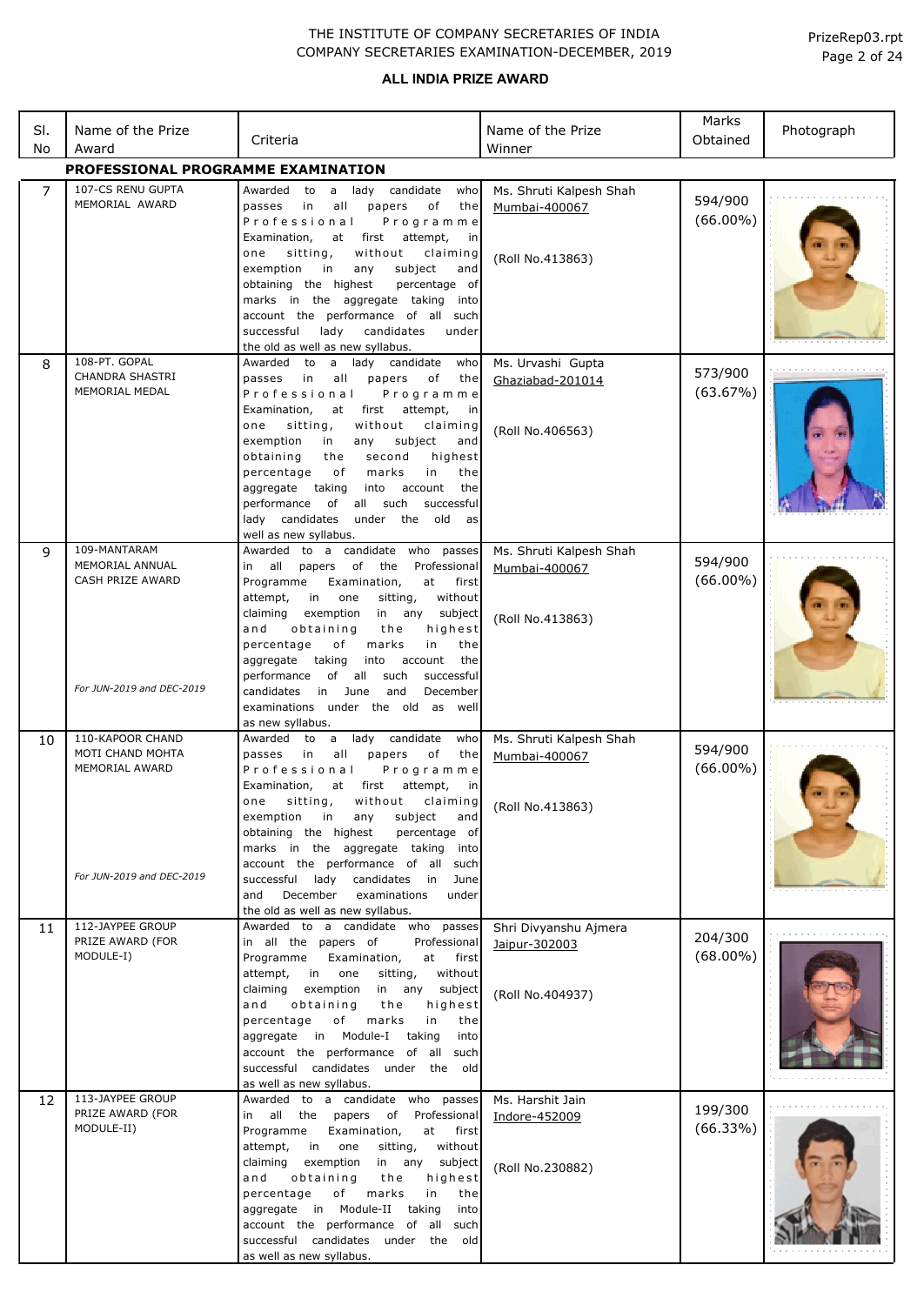### **ALL INDIA PRIZE AWARD**

| SI. | Name of the Prize                               | Criteria                                                                                                                                                                                                                                                                                                                                                                                                                                                                                                                                                                                                                                          | Name of the Prize                                                       | Marks<br>Obtained     | Photograph |
|-----|-------------------------------------------------|---------------------------------------------------------------------------------------------------------------------------------------------------------------------------------------------------------------------------------------------------------------------------------------------------------------------------------------------------------------------------------------------------------------------------------------------------------------------------------------------------------------------------------------------------------------------------------------------------------------------------------------------------|-------------------------------------------------------------------------|-----------------------|------------|
| No  | Award                                           |                                                                                                                                                                                                                                                                                                                                                                                                                                                                                                                                                                                                                                                   | Winner                                                                  |                       |            |
|     | PROFESSIONAL PROGRAMME EXAMINATION              |                                                                                                                                                                                                                                                                                                                                                                                                                                                                                                                                                                                                                                                   |                                                                         |                       |            |
| 13  | 114-JAYPEE GROUP<br>PRIZE AWARD<br>(MODULE-III) | Awarded to a candidate who passes<br>in all the papers<br>of Professional<br>Programme<br>Examination,<br>at<br>first<br>sitting,<br>attempt,<br>in in<br>one<br>without<br>claiming<br>exemption<br>in any<br>subject<br>highest<br>and<br>obtaining<br>the<br>of<br>marks<br>percentage<br>in<br>the<br>aggregate in Module-III taking<br>into<br>account the performance of all such<br>successful candidates under the old                                                                                                                                                                                                                    | Ms. Shruti Kalpesh Shah<br>Mumbai-400067<br>(Roll No.413863)            | 221/300<br>(73.67%)   |            |
| 14  | 115-R & A EXCELLENCE                            | as well as new syllabus.<br>Awarded to a candidate who passes                                                                                                                                                                                                                                                                                                                                                                                                                                                                                                                                                                                     | Ms. Shruti Kalpesh Shah                                                 |                       |            |
|     | <b>AWARD</b>                                    | in all the papers of<br>Professional<br>Programme<br>Examination<br>at<br>first<br>without<br>attempt,<br>in one<br>sitting,<br>exemption<br>claiming<br>in any<br>subject<br>obtaining<br>highest<br>and<br>the<br>percentage of marks in<br>Module-III<br>into<br>taking<br>account<br>the<br>performance of all such<br>successful<br>candidates under the old as well as<br>new syllabus.                                                                                                                                                                                                                                                     | Mumbai-400067<br>(Roll No.413863)                                       | 221/300<br>(73.67%)   |            |
| 15  | 117-D.L. MAZUMDAR'S                             | Awarded<br>to<br>candidate<br>$\overline{a}$<br>who                                                                                                                                                                                                                                                                                                                                                                                                                                                                                                                                                                                               | Shri Pavan Rajkumar                                                     | 64/100                |            |
| 16  | <b>SILVER MEDAL</b><br>118-D.L. MAZUMDAR'S      | passes in<br>all<br>papers<br>of<br>the<br>Professional<br>Programme<br>Examination,<br>at first attempt,<br>in<br>sitting,<br>without<br>claiming<br>one<br>exemption<br>subject<br>in<br>any<br>and<br>obtaining the highest marks EITHER<br>in 'Advanced<br>Company<br>Law<br>and<br>Practice'<br>under<br>the<br>old<br>paper<br>OR<br>'Resolution<br>syllabus<br>in<br>0f<br>Corporate<br>Disputes,<br>Remedies'<br>Non-Compliances<br>and<br>syllabus,<br>under<br>paper<br>the<br>new<br>higher,<br>whichever<br>is<br>taking<br>into<br>account the performance of all such<br>successful candidates<br>Awarded to a candidate who passes | Kandoi<br>Mumbai-400064<br>(Roll No.413670)<br>Co-winner :              | $(64.00\%)$           |            |
|     | SILVER MEDAL                                    | in all papers of the Professional Ms. Disha Lohana<br>Examination,<br>Programme<br>at first<br>in one<br>attempt,<br>sitting,<br>without<br>exemption in any<br>claiming<br>subject<br>and obtaining the highest<br>marks<br>EITHER in 'Corporate Restructuring,<br>Insolvency'<br>Valuation<br>and<br>paper<br>under the old syllabus OR in<br>'Corporate<br>, Restructuring<br>Insolvency, Liquidation<br>and<br>Winding-up' paper under the new<br>syllabus, whichever is<br>higher,<br>taking into<br>account<br>the<br>performance of all such successful<br>candidates.                                                                     | Jaipur-302017<br>(Roll No.404957)                                       | 67/100<br>$(67.00\%)$ |            |
| 17  | 118-D.L. MAZUMDAR'S<br>SILVER MEDAL             | Awarded to a candidate who passes<br>in all papers of the Professional<br>Examination,<br>Programme<br>at first<br>attempt,<br>in one<br>sitting,<br>without<br>claiming<br>exemption in any<br>subject<br>and obtaining the highest<br>marks<br>EITHER in 'Corporate<br>Restructuring,<br>Valuation and<br>Insolvency'<br>paper<br>under the old syllabus OR in<br>'Corporate Restructuring,<br>Insolvency, Liquidation<br>and<br>Winding-up' paper under the new<br>syllabus,<br>whichever is<br>higher,<br>taking into<br>account<br>the<br>performance of all such successful<br>candidates.                                                  | Co-winner:<br>Ms. Urvashi Gupta<br>Ghaziabad-201014<br>(Roll No.406563) | 67/100<br>$(67.00\%)$ |            |

Page 3 of 24 PrizeRep03.rpt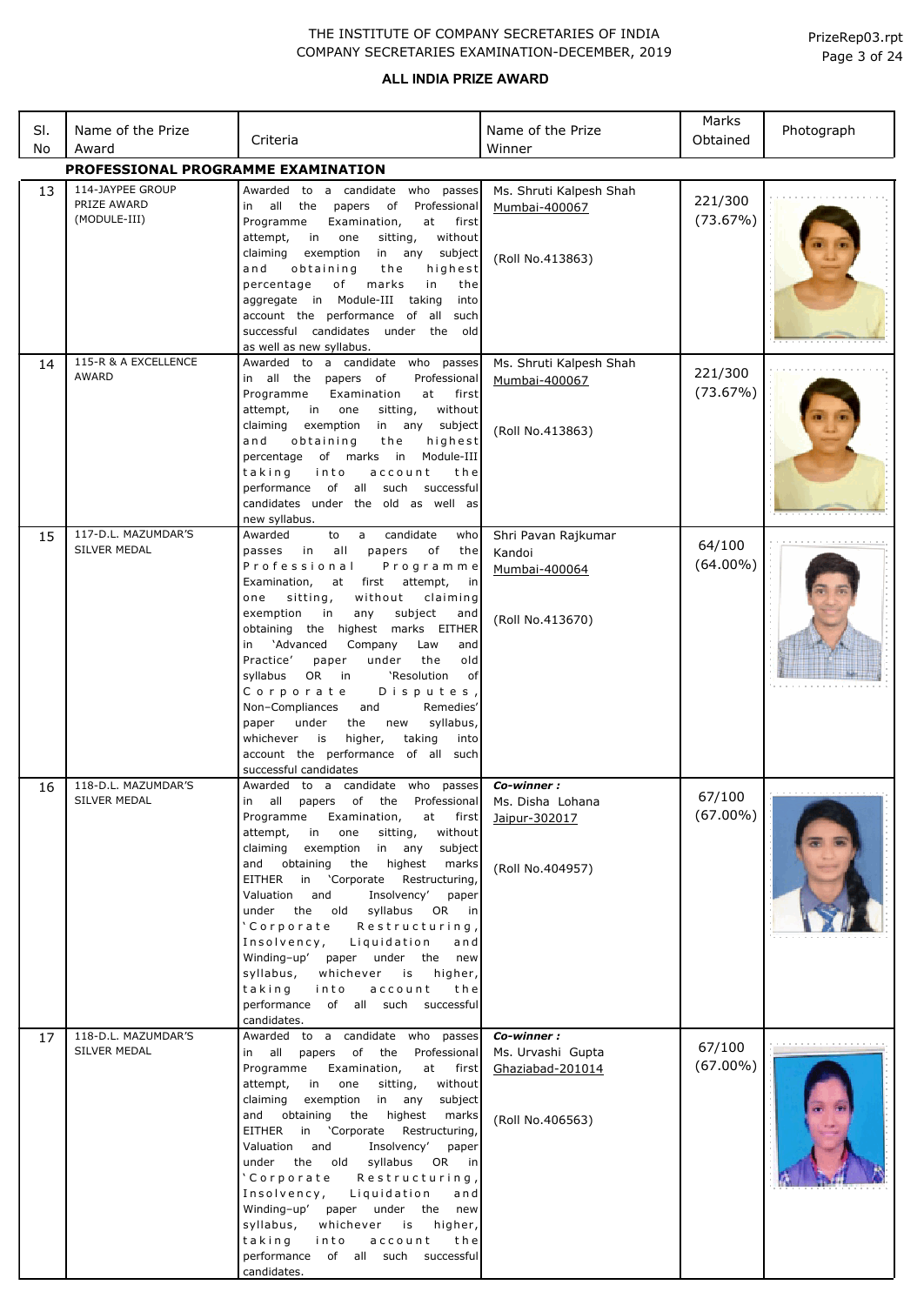### **ALL INDIA PRIZE AWARD**

| SI.<br>No | Name of the Prize<br>Award                                | Criteria                                                                                                                                                                                                                                                                                                                                                                                                                                                                                                                                                                                                                       | Name of the Prize<br>Winner                                                     | Marks<br>Obtained     | Photograph |
|-----------|-----------------------------------------------------------|--------------------------------------------------------------------------------------------------------------------------------------------------------------------------------------------------------------------------------------------------------------------------------------------------------------------------------------------------------------------------------------------------------------------------------------------------------------------------------------------------------------------------------------------------------------------------------------------------------------------------------|---------------------------------------------------------------------------------|-----------------------|------------|
|           | PROFESSIONAL PROGRAMME EXAMINATION                        |                                                                                                                                                                                                                                                                                                                                                                                                                                                                                                                                                                                                                                |                                                                                 |                       |            |
| 18        | 119-PAST PRESIDENT<br>CHINUBHAI R. SHAH'S<br>SILVER MEDAL | Awarded to a candidate who passes<br>in all<br>papers of<br>the Professional<br>Examination,<br>Programme<br>at first<br>attempt,<br>in<br>one<br>sitting,<br>without<br>claiming<br>exemption<br>in<br>any<br>subject<br>and obtaining<br>the<br>highest<br>marks<br><b>EITHER</b><br>in<br>'Drafting,<br>Appearances<br>and Pleadings'<br>paper under the old<br>OR in Drafting,<br>Pleadings<br>syllabus<br>and Appearances'<br>paper<br>under the<br>new syllabus,<br>whichever<br>is higher,<br>taking<br>into<br>account<br>the<br>performance of all such successful<br>candidates.                                     | Ms. Disha Lohana<br>Jaipur-302017<br>(Roll No.404957)                           | 69/100<br>$(69.00\%)$ |            |
| 19        | 120-VIDYA NAND<br>MEHTA MEMORIAL<br>PRIZE AWARD           | Awarded to a candidate who passes<br>of the Professional<br>in all<br>papers<br>Examination,<br>Programme<br>at<br>first<br>attempt,<br>in one<br>sitting,<br>without<br>claiming<br>exemption in any<br>subject<br>obtaining<br>and<br>the<br>highest<br>marks<br>EITHER<br>in 'Financial<br>Treasury<br>and<br>Forex<br>Management'<br>under<br>paper<br>syllabus OR in 'Corporate<br>the old<br>Stock<br>Funding<br>and<br>Listings<br>in<br>Exchanges'<br>under<br>the<br>new<br>paper<br>syllabus,<br>whichever<br>is<br>higher,<br>taking<br>into<br>account<br>the<br>performance of all such successful<br>candidates. | Co-winner:<br>Shri Harshit Jain<br>Indore-452009<br>(Roll No.230882)            | 73/100<br>$(73.00\%)$ |            |
| 20        | 120-VIDYA NAND<br><b>MEHTA MEMORIAL</b><br>PRIZE AWARD    | Awarded to a candidate who<br>passes<br>papers of<br>the<br>Professional<br>in all<br>Programme<br>Examination,<br>at<br>first<br>attempt,<br>in one<br>sitting,<br>without<br>claiming<br>exemption<br>in any<br>subject<br>obtaining<br>the<br>highest<br>marks<br>and<br>EITHER<br>in 'Financial<br>Treasury<br>and<br>Forex<br>Management'<br>paper<br>under<br>syllabus OR in 'Corporate<br>the old<br>Funding<br>and<br>Listings<br>Stock<br>in<br>Exchanges' paper under the new<br>syllabus,<br>whichever is higher,<br>taking<br>into<br>account<br>the<br>performance of all such successful<br>candidates.          | Co-winner:<br>Shri Koka Lokesh Raja<br>Visakhapatnam-530043<br>(Roll No.206779) | 73/100<br>$(73.00\%)$ |            |
| 21        | 121-TAXMANN'S PRIZE<br>AWARD                              | Awarded to a candidate who passes<br>in all papers of the Professional<br>Programme<br>Examination,<br>at first<br>attempt,<br>in one<br>sitting,<br>without<br>claiming exemption in any<br>subject<br>and obtaining the highest<br>marks<br>EITHER in 'Advanced Tax Laws and<br>paper under<br>old<br>Practice'<br>the<br>syllabus OR in 'Advanced Tax Laws'<br>syllabus,<br>paper<br>under<br>the<br>new<br>whichever is higher,<br>taking<br>into<br>account the performance of all such<br>successful candidates.                                                                                                         | Ms. Aayushi Vinay Gupta<br>Mumbai-40072<br>(Roll No.413522)                     | 83/100<br>$(83.00\%)$ |            |

Page 4 of 24 PrizeRep03.rpt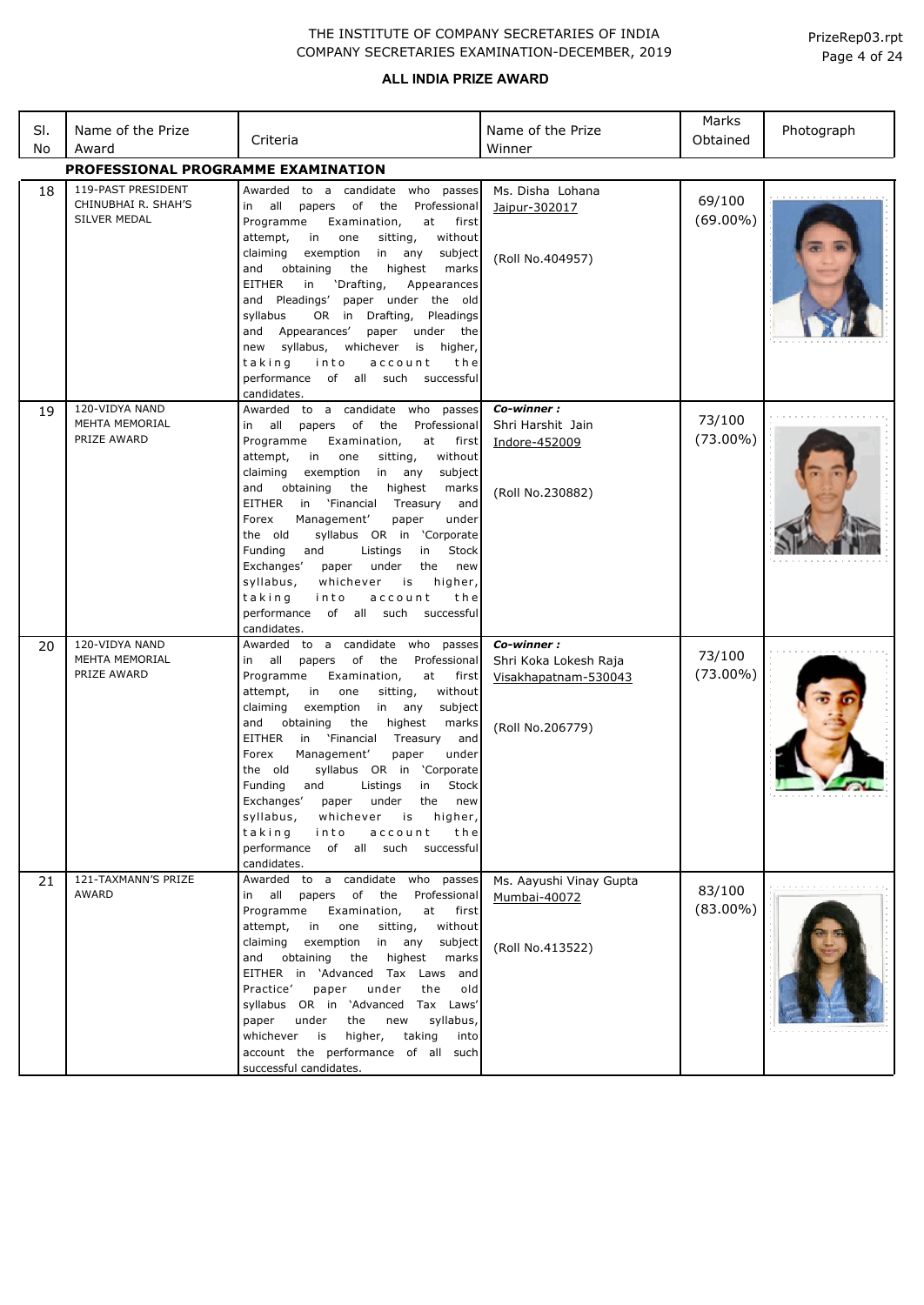### **ALL INDIA PRIZE AWARD**

| SI.<br>No | Name of the Prize<br>Award                                   | Criteria                                                                                                                                                                                                                                                                                                                                                                                                                                                                                                                                                                                                                             | Name of the Prize<br>Winner                                                  | Marks<br>Obtained      | Photograph |
|-----------|--------------------------------------------------------------|--------------------------------------------------------------------------------------------------------------------------------------------------------------------------------------------------------------------------------------------------------------------------------------------------------------------------------------------------------------------------------------------------------------------------------------------------------------------------------------------------------------------------------------------------------------------------------------------------------------------------------------|------------------------------------------------------------------------------|------------------------|------------|
|           | PROFESSIONAL PROGRAMME EXAMINATION                           |                                                                                                                                                                                                                                                                                                                                                                                                                                                                                                                                                                                                                                      |                                                                              |                        |            |
| 22        | 122-GHANSHYAM DAS<br>SARAF MEMORIAL GOLD<br>MEDAL            | Awarded to a candidate who passes<br>all papers of<br>the<br>Professional<br>in<br>Programme<br>Examination,<br>at<br>first<br>attempt,<br>sitting,<br>in<br>one<br>without<br>claiming<br>exemption<br>in<br>any<br>subject<br>the<br>highest<br>and<br>obtaining<br>marks<br>EITHER<br>in<br>`Ethics,<br>Governance<br>and<br>Sustainability'<br>paper under the old<br>syllabus OR in<br>'Governance,<br>Risk<br>Management,<br>Compliances<br>and<br>Ethics'<br>under the<br>new<br>paper<br>syllabus,<br>whichever<br>is<br>higher,<br>taking<br>into<br>account<br>the<br>of all such successful<br>performance<br>candidates. | Shri Mehaboobsab<br>Mahmadgous Chalyal<br>Haliyal-581329<br>(Roll No.409030) | 78/100<br>$(78.00\%)$  |            |
| 23        | 123-SMT. G.P. PODDAR<br>MEMORIAL AWARD                       | Awarded to a candidate who passes<br>all papers<br>of<br>the<br>Professional<br>in<br>Programme<br>Examination,<br>at<br>first<br>in<br>attempt,<br>one<br>sitting,<br>without<br>exemption<br>in<br>claiming<br>any<br>subject<br>and obtaining the highest marks in<br>'Secretarial<br>Compliance<br>Audit,<br>and<br>Due<br>Diligence'<br>Management<br>paper under the old as well as new<br>syllabus,<br>taking<br>into<br>account<br>the<br>performance of<br>all such<br>successful<br>candidates.                                                                                                                            | Ms. Urvashi Gupta<br>Ghaziabad-201014<br>(Roll No.406563)                    | 69/100<br>$(69.00\%)$  |            |
| 24        | 183-LATE (DR.) TARIT<br><b>KUMAR GHOSH</b><br>MEMORIAL AWARD | Awarded to a candidate who passes<br>in all<br>of<br>the<br>Professional<br>papers<br>Programme<br>Examination,<br>at<br>first<br>in<br>without<br>attempt,<br>one<br>sitting,<br>claiming<br>exemption<br>in<br>any<br>subject<br>obtaining<br>highest<br>and<br>the<br>percentage<br>marks<br>in<br>of<br>the<br>aggregate<br>taking<br>into<br>account<br>the<br>performance<br>of all such<br>successful<br>candidates under the old as well as<br>new syllabus.                                                                                                                                                                 | Ms. Shruti Kalpesh Shah<br>Mumbai-400067<br>(Roll No.413863)                 | 594/900<br>$(66.00\%)$ |            |
| 25        | 184-LATE SMT.<br>PROTIMA GHOSH<br>MEMORIAL AWARD             | Awarded to a lady candidate who Ms. Shruti Kalpesh Shah<br>passes in all papers of the Mumbai-400067<br>Programme<br>Professional<br>Examination, at first attempt, in<br>without claiming<br>sitting,<br>one<br>exemption in<br>subject<br>any<br>and<br>obtaining the highest<br>percentage of<br>marks in the aggregate taking into<br>account the performance of all such<br>successful<br>lady candidates<br>under<br>the old as well as new syllabus.                                                                                                                                                                          | (Roll No.413863)                                                             | 594/900<br>$(66.00\%)$ |            |
| 26        | 188-LATE P.D. BANGUR<br>MEMORIAL AWARD                       | Awarded to a candidate who passes<br>in all papers of the Professional<br>Programme<br>Examination,<br>at<br>first<br>attempt,<br>in one<br>sitting,<br>without<br>in any subject<br>claiming<br>exemption<br>obtaining<br>highest<br>and<br>the<br>percentage<br>marks<br>of<br>in<br>the<br>aggregate taking<br>into account<br>the<br>performance of all such successful<br>candidates under the old as well as<br>new syllabus.                                                                                                                                                                                                  | Ms. Shruti Kalpesh Shah<br>Mumbai-400067<br>(Roll No.413863)                 | 594/900<br>$(66.00\%)$ |            |

Page 5 of 24 PrizeRep03.rpt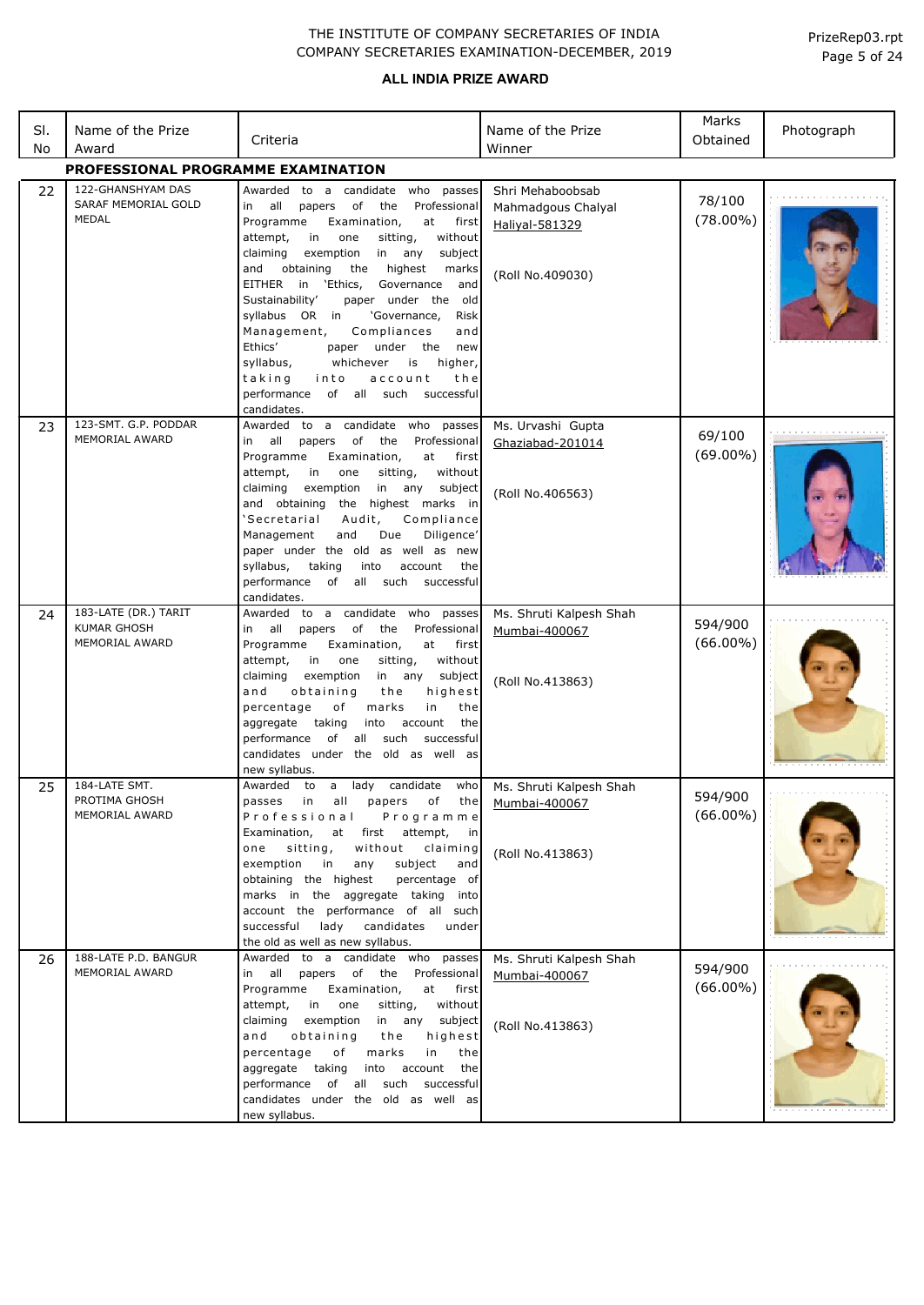| SI.<br>No | Name of the Prize<br>Award                              | Criteria                                                                                                                                                                                                                                                                                                                                                                                                                                                                                                                                                                                                                                                          | Name of the Prize<br>Winner                                  | Marks<br>Obtained      | Photograph |  |  |  |
|-----------|---------------------------------------------------------|-------------------------------------------------------------------------------------------------------------------------------------------------------------------------------------------------------------------------------------------------------------------------------------------------------------------------------------------------------------------------------------------------------------------------------------------------------------------------------------------------------------------------------------------------------------------------------------------------------------------------------------------------------------------|--------------------------------------------------------------|------------------------|------------|--|--|--|
|           | PROFESSIONAL PROGRAMME EXAMINATION                      |                                                                                                                                                                                                                                                                                                                                                                                                                                                                                                                                                                                                                                                                   |                                                              |                        |            |  |  |  |
| 27        | 191-LATE SHRI<br><b>SHYAMAL SEN</b><br>MEMORIAL AWARD   | Awarded to a<br>lady candidate<br>who<br>papers<br>in<br>all<br>оf<br>the<br>passes<br>Professional<br>Programme<br>first<br>attempt,<br>Examination,<br>at<br>in<br>without<br>sitting,<br>claiming<br>one<br>exemption<br>in<br>any<br>subject<br>and<br>obtaining the highest marks EITHER<br>'Advanced<br>Company<br>in<br>Law<br>and<br>Practice'<br>under<br>the<br>old<br>paper<br>OR in<br>'Resolution<br>syllabus<br>0f<br>Corporate<br>Disputes,<br>Non-Compliances<br>and<br>Remedies'<br>syllabus,<br>under<br>the<br>paper<br>new<br>higher,<br>whichever is<br>taking<br>into<br>account the performance of all such<br>successful lady candidates. | Ms. Simran Panwar<br>Aimer-305001<br>(Roll No.401977)        | 62/100<br>$(62.00\%)$  |            |  |  |  |
| 28        | 195-B P DHANUKA<br>MEMORIAL AWARD                       | candidate<br>Awarded<br>to a<br>who<br>all<br>of<br>passes<br>in<br>papers<br>the<br>Professional<br>Programme<br>Examination,<br>first<br>attempt,<br>at<br>in<br>sitting,<br>without<br>claiming<br>one<br>subject<br>exemption<br>in<br>any<br>and<br>obtaining the highest marks<br>taking<br>into account the performance<br>of all<br>successful<br>candidates<br>such<br>under<br>the old as well as new syllabus.                                                                                                                                                                                                                                         | Ms. Shruti Kalpesh Shah<br>Mumbai-400067<br>(Roll No.413863) | 594/900<br>$(66.00\%)$ |            |  |  |  |
| 29        | 202-MS, MALATHI<br>MOHAN AWARD FOR<br><b>EXCELLENCE</b> | Awarded<br>to<br>a lady candidate<br>who<br>in<br>all<br>оf<br>passes<br>papers<br>the<br>Professional<br>Programme<br>first<br>attempt,<br>Examination,<br>at<br>in<br>without<br>sitting,<br>claiming<br>one<br>exemption<br>in<br>subject<br>any<br>and<br>obtaining<br>the highest<br>percentage of<br>aggregate<br>taking<br>marks in<br>into<br>account the performance of all such<br>successful<br>lady candidates<br>under<br>the old as well as new syllabus.                                                                                                                                                                                           | Ms. Shruti Kalpesh Shah<br>Mumbai-400067<br>(Roll No.413863) | 594/900<br>$(66.00\%)$ |            |  |  |  |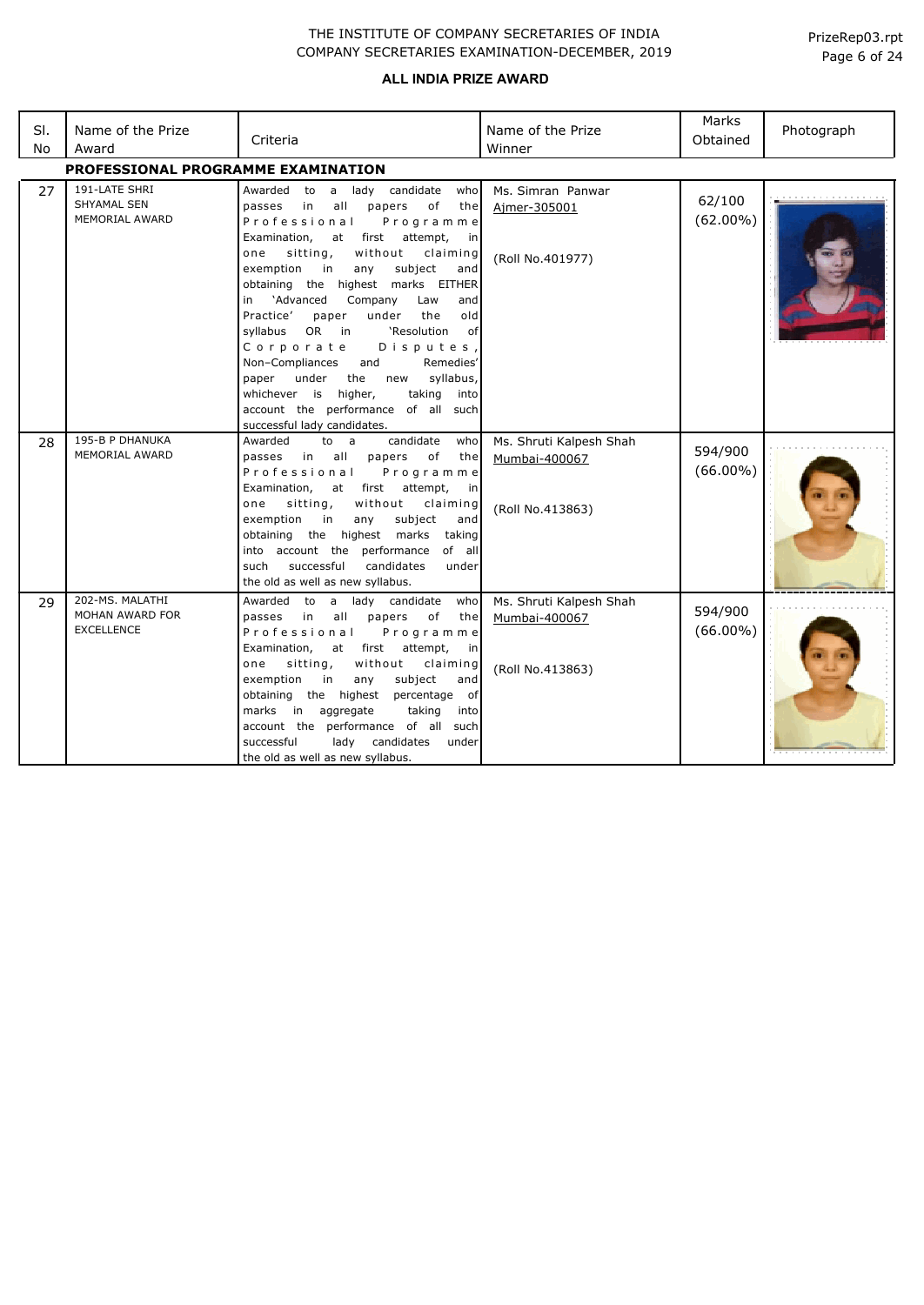| SI. | Name of the Prize                      | Criteria                                                                                                                                                                                                                           | Name of the Prize                            | Marks<br>Obtained      | Photograph |
|-----|----------------------------------------|------------------------------------------------------------------------------------------------------------------------------------------------------------------------------------------------------------------------------------|----------------------------------------------|------------------------|------------|
| No  | Award                                  |                                                                                                                                                                                                                                    | Winner                                       |                        |            |
|     | <b>EXECUTIVE PROGRAMME EXAMINATION</b> |                                                                                                                                                                                                                                    |                                              |                        |            |
| 30  | 124-PRESIDENT'S<br>SILVER MEDAL        | to a candidate who passes<br>Awarded<br>of<br>Executive<br>all<br>papers<br>the<br>in<br>Programme<br>Examination,<br>at<br>first                                                                                                  | Ms. Kalyani Ashwin<br>Pundlik<br>Pune-411021 | 584/800<br>$(73.00\%)$ |            |
|     |                                        | without<br>attempt,<br>in<br>one<br>sitting,<br>claiming<br>exemption<br>in any<br>subject<br>and<br>obtaining<br>the<br>highest<br>percentage<br>оf<br>marks<br>in<br>the                                                         | (Roll No.327282)                             |                        |            |
|     |                                        | aggregate taking<br>into<br>account<br>the<br>performance<br>of<br>all<br>such<br>successful<br>candidates under the old as well as<br>syllabus<br>provided<br>the<br>new<br>that<br>55%<br>aggregate<br>is<br>not less<br>than    |                                              |                        |            |
|     |                                        | marks.                                                                                                                                                                                                                             |                                              |                        |            |
| 31  | 125-JAYPEE GROUP<br>PRIZE AWARD        | to a candidate who<br>Awarded<br>passes<br>all<br>the<br>papers<br>of<br>Executive<br>in<br>Programme<br>Examination,<br>at<br>first<br>without<br>attempt,<br>in<br>one<br>sitting,<br>claiming<br>exemption<br>in any<br>subject | Ms. Kalyani Ashwin<br>Pundlik<br>Pune-411021 | 584/800<br>$(73.00\%)$ |            |
|     |                                        | obtaining<br>and<br>the<br>highest<br>percentage<br>оf<br>marks<br>in<br>the<br>taking<br>aggregate,<br>into account<br>the<br>of all<br>such<br>performance<br>successful                                                         | (Roll No.327282)                             |                        |            |
|     |                                        | candidates under the old as well as<br>new syllabus.                                                                                                                                                                               |                                              |                        |            |
| 32  | 126-LATE SHRI JAGDISH                  | candidate<br>Awarded<br>lady<br>to<br>a<br>who                                                                                                                                                                                     | Ms. Kalyani Ashwin                           | 584/800                |            |
|     | CHANDRA MALHOTRA<br>MEMORIAL ANNUAL    | all<br>of<br>passes<br>in<br>papers<br>the<br>Programme<br>Executive<br>Examination,                                                                                                                                               | Pundlik<br>Pune-411021                       | $(73.00\%)$            |            |
|     | <b>AWARD</b>                           | at<br>first<br>attempt,<br>in<br>one<br>sitting,                                                                                                                                                                                   |                                              |                        |            |
|     |                                        | without<br>claiming<br>exemption<br>in<br>any<br>subject<br>highest<br>and<br>obtaining<br>the                                                                                                                                     |                                              |                        |            |
|     |                                        | percentage<br>оf<br>marks<br>in<br>the                                                                                                                                                                                             | (Roll No.327282)                             |                        |            |
|     |                                        | aggregate taking<br>into<br>account<br>the                                                                                                                                                                                         |                                              |                        |            |
|     | For JUN-2019 and DEC-2019              | performance<br>all<br>such<br>successful<br>of<br>candidates under the old as well as                                                                                                                                              |                                              |                        |            |
|     |                                        | syllabus<br>new<br>in<br>June<br>and                                                                                                                                                                                               |                                              |                        |            |
| 33  | 127-KEDARNATH                          | December examinations.<br>Awarded to a candidate who passes                                                                                                                                                                        | Shri Amandeepsingh                           |                        |            |
|     | PRAHLADRAI DHANUKA                     | of<br>all<br>papers<br>the<br>Executive<br>in                                                                                                                                                                                      | Davindersingh Oberoi                         | 528/800                |            |
|     | MEMORIAL AWARD                         | Programme<br>Examination,<br>at first<br>sitting,<br>without<br>attempt,<br>$\mathsf{in}$<br>one                                                                                                                                   | Mumbai-400037                                | $(66.00\%)$            |            |
|     |                                        | claiming exemption<br>in any<br>subject                                                                                                                                                                                            |                                              |                        |            |
|     |                                        | and obtaining<br>the<br>second<br>highest<br>percentage<br>of<br>marks<br>in<br>the                                                                                                                                                | (Roll No.322868)                             |                        |            |
|     |                                        | aggregate taking<br>into<br>account<br>the                                                                                                                                                                                         |                                              |                        |            |
|     |                                        | performance of all such<br>successful                                                                                                                                                                                              |                                              |                        |            |
|     |                                        | candidates under the old as well as<br>new syllabus.                                                                                                                                                                               |                                              |                        |            |
| 34  | 128-MAUJI RAM JAIN<br>MEMORIAL AWARD   | Awarded to a lady candidate who                                                                                                                                                                                                    | Ms. Kalyani Ashwin                           | 584/800                |            |
|     |                                        | passes in<br>all<br>papers<br>of<br>the<br>Programme<br>Executive<br>Examination,                                                                                                                                                  | Pundlik<br>Pune-411021                       | $(73.00\%)$            |            |
|     |                                        | at first attempt,<br>in<br>one sitting,                                                                                                                                                                                            |                                              |                        |            |
|     |                                        | without claiming<br>exemption<br>in any<br>subject<br>and<br>obtaining<br>the<br>highest                                                                                                                                           |                                              |                        |            |
|     |                                        | percentage<br>of<br>marks<br>in<br>the                                                                                                                                                                                             | (Roll No.327282)                             |                        |            |
|     |                                        | aggregate taking<br>into account<br>the<br>performance of all such successful                                                                                                                                                      |                                              |                        |            |
|     |                                        | lady candidates under the old as                                                                                                                                                                                                   |                                              |                        |            |
| 35  | 129-SMT. BONDADA                       | well as new syllabus.<br>Awarded to a lady candidate<br>who                                                                                                                                                                        | Ms. Renuka                                   |                        |            |
|     | SAMANTHAKAMANI                         | passes in<br>all<br>papers<br>of<br>the                                                                                                                                                                                            | Hotchandani                                  | 518/800                |            |
|     | MEMORIAL SILVER<br>MEDAL               | Programme<br>Executive<br>Examination,<br>in<br>one                                                                                                                                                                                | Jodhpur-342008                               | (64.75%)               |            |
|     |                                        | attempt,<br>at first<br>sitting,<br>without claiming exemption<br>in any                                                                                                                                                           |                                              |                        |            |
|     |                                        | subject<br>and obtaining<br>the<br>second                                                                                                                                                                                          | (Roll No.309471)                             |                        |            |
|     |                                        | percentage of marks in the<br>highest<br>aggregate taking into<br>account the                                                                                                                                                      |                                              |                        |            |
|     |                                        | performance of all such successful                                                                                                                                                                                                 |                                              |                        |            |
|     |                                        | lady candidates under the old as<br>well as new syllabus.                                                                                                                                                                          |                                              |                        |            |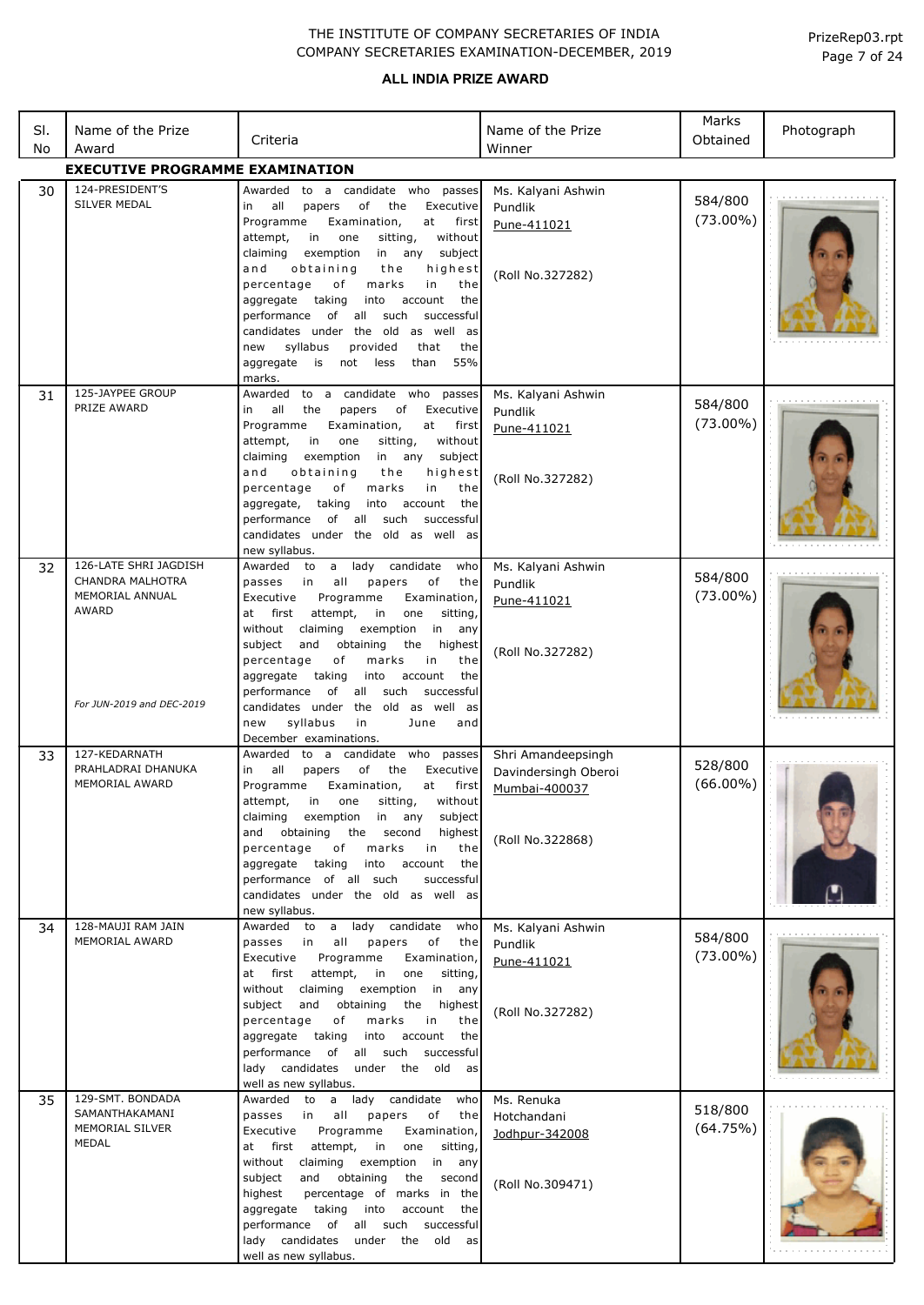| SI.<br>No | Name of the Prize<br>Award                      | Criteria                                                                                                                                                                                                                                                                                                                                                                                                                                                                                                                                                                                                     | Name of the Prize<br>Winner                                      | Marks<br>Obtained      | Photograph |
|-----------|-------------------------------------------------|--------------------------------------------------------------------------------------------------------------------------------------------------------------------------------------------------------------------------------------------------------------------------------------------------------------------------------------------------------------------------------------------------------------------------------------------------------------------------------------------------------------------------------------------------------------------------------------------------------------|------------------------------------------------------------------|------------------------|------------|
|           | <b>EXECUTIVE PROGRAMME EXAMINATION</b>          |                                                                                                                                                                                                                                                                                                                                                                                                                                                                                                                                                                                                              |                                                                  |                        |            |
| 36        | 130-TAXMANN'S PRIZE<br><b>AWARD</b>             | Awarded to a candidate who passes<br>of<br>Executive<br>in all<br>papers<br>the<br>Programme<br>Examination,<br>at<br>first<br>attempt,<br>in<br>one<br>sitting,<br>without<br>claiming<br>exemption<br>in<br>any<br>subject<br>and<br>obtaining<br>the<br>highest<br>marks<br>EITHER in 'Tax Laws and Practice'<br>paper under the old syllabus OR in<br>'Tax Laws'<br>paper under the new<br>syllabus<br>whichever<br>is<br>higher,<br>taking<br>into<br>account<br>the<br>performance of all such successful<br>candidates                                                                                | Shri Ashok Kondapally<br>Kalwakurthy-509324<br>(Roll No.188293)  | 80/100<br>$(80.00\%)$  |            |
| 37        | 131-PREETI PURASKAR                             | Awarded to a candidate who passes<br>of the<br>Executive<br>in all<br>papers<br>Programme<br>Examination,<br>at<br>first<br>attempt,<br>in<br>one<br>sitting,<br>without<br>claiming<br>exemption<br>in any<br>subject<br>and obtaining the highest marks in<br>'Company Law' paper under the old<br>as well as new syllabus,<br>taking into<br>account the performance of all such<br>successful candidates.                                                                                                                                                                                                | Shri Pulak Bansal<br>Bhilwara-311001<br>(Roll No.303550)         | 85/100<br>$(85.00\%)$  |            |
| 38        | 132-CS S.<br>RAMAKRISHNAN<br>MEMORIAL AWARD     | Awarded to a candidate who passes<br>of<br>in all<br>papers<br>the<br>Executive<br>Programme<br>Examination,<br>at<br>first<br>attempt,<br>in<br>one<br>sitting,<br>without<br>in any<br>claiming<br>exemption<br>subject<br>and obtaining<br>the<br>highest<br>marks<br>EITHER<br>'Economic<br>in<br>and<br>Commercial Laws'<br>paper under the<br>'Economic,<br>old<br>syllabus<br>OR<br>in<br>Commercial<br><b>Business</b><br>Laws'<br>and<br>under<br>the<br>new<br>syllabus,<br>paper<br>taking<br>whichever<br>is<br>higher,<br>into<br>account the performance of all such<br>successful candidates. | Ms. Rashmi Jain<br>Burhanpur-450331<br>(Roll No.321578)          | 80/100<br>$(80.00\%)$  |            |
| 39        | 189-LATE P.D. BANGUR<br>MEMORIAL AWARD          | Awarded to a candidate who passes<br>in all the<br>papers of Executive<br>Programme Examination, at first<br>without<br>attempt, in one<br>sitting,<br>exemption in any subject<br>claiming<br>and obtaining<br>highest<br>the<br>percentage<br>marks<br>of<br>in<br>the<br>aggregate, taking into account the<br>performance of all such successful<br>candidates under the old as well as<br>new syllabus                                                                                                                                                                                                  | Ms. Kalyani Ashwin<br>Pundlik<br>Pune-411021<br>(Roll No.327282) | 584/800<br>$(73.00\%)$ |            |
| 40        | 190-LATE P.D. BANGUR<br>MEMORIAL<br>SCHOLARSHIP | Awarded to a candidate who passes<br>in all the papers of the Executive<br>Programme examination,<br>at first<br>attempt, in one<br>sitting,<br>without<br>claiming exemption in any subject<br>and obtaining<br>the<br>highest<br>percentage of marks taking<br>into<br>account the performance of all such<br>successful candidates under the old<br>as well as new syllabus in Executive<br>Programme<br>Examination<br>o n<br>all-India basis.                                                                                                                                                           | Ms. Kalyani Ashwin<br>Pundlik<br>Pune-411021<br>(Roll No.327282) | 584/800<br>$(73.00\%)$ |            |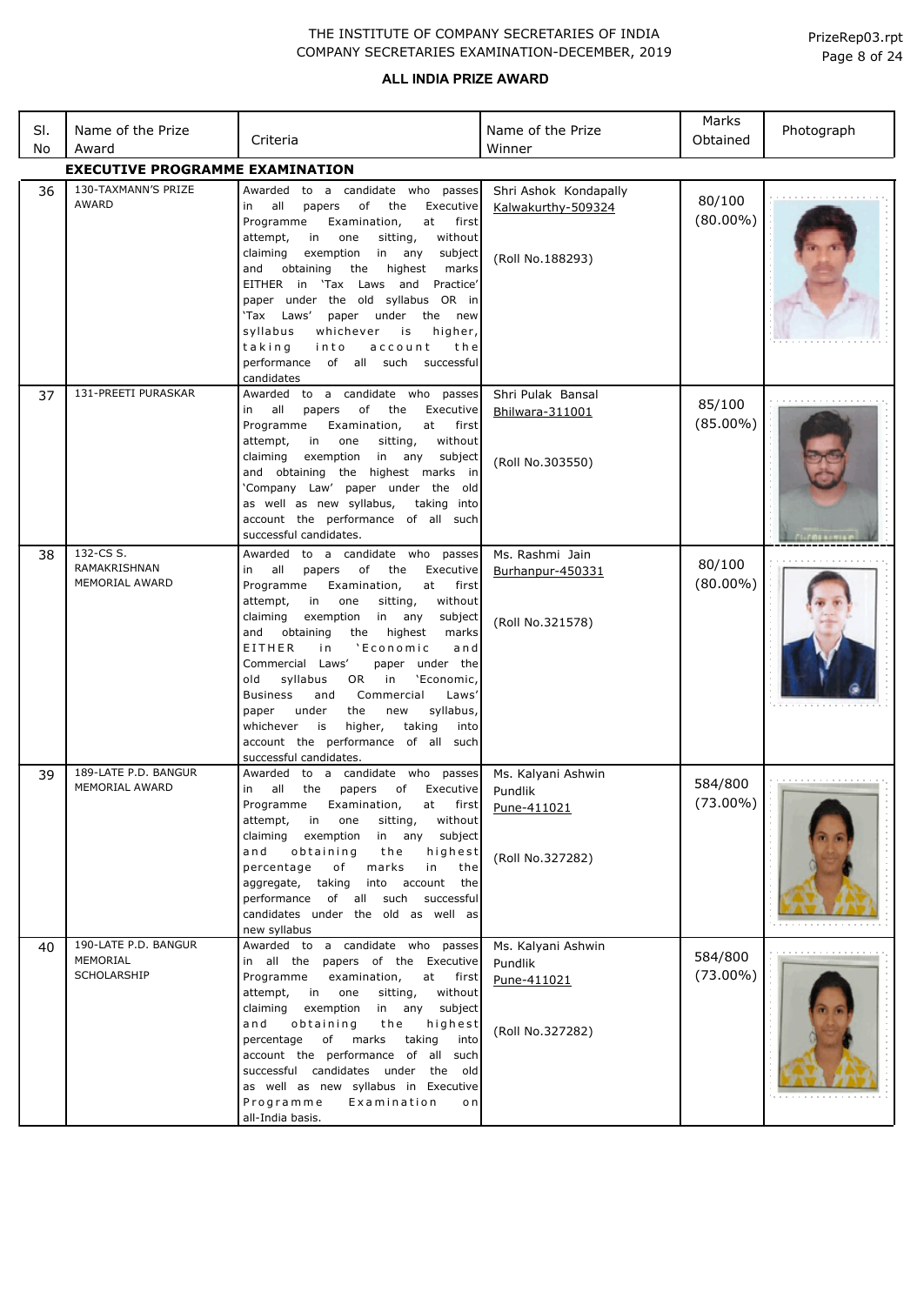| SI.<br>No | Name of the Prize<br>Award                           | Criteria                                                                                                                                                                                                                                                                                                                                                                                                                                                                                                                   | Name of the Prize<br>Winner                                      | Marks<br>Obtained   | Photograph |
|-----------|------------------------------------------------------|----------------------------------------------------------------------------------------------------------------------------------------------------------------------------------------------------------------------------------------------------------------------------------------------------------------------------------------------------------------------------------------------------------------------------------------------------------------------------------------------------------------------------|------------------------------------------------------------------|---------------------|------------|
|           | <b>EXECUTIVE PROGRAMME EXAMINATION</b>               |                                                                                                                                                                                                                                                                                                                                                                                                                                                                                                                            |                                                                  |                     |            |
| 41        | 197-B. P. AWASTHEE<br>MEMORIAL<br><b>SCHOLARSHIP</b> | candidate<br>lady<br>who<br>Awarded<br>to<br>a<br>all<br>of<br>thel<br>in<br>papers<br>passes<br>Executive<br>Examination,<br>Programme<br>first<br>attempt, in one<br>sitting,<br>at<br>claiming exemption<br>without<br>in anyl<br>subject<br>obtaining<br>the<br>highest  <br>and<br>taking<br>marks<br>into<br>thel<br>account<br>performance of all such<br>successful<br>lady candidates<br>under<br>the old as<br>syllabus<br>Executive<br>in<br>well<br>new<br>Examination<br>Programme<br>o n<br>all-India basis. | Ms. Kalyani Ashwin<br>Pundlik<br>Pune-411021<br>(Roll No.327282) | 584/800<br>(73.00%) |            |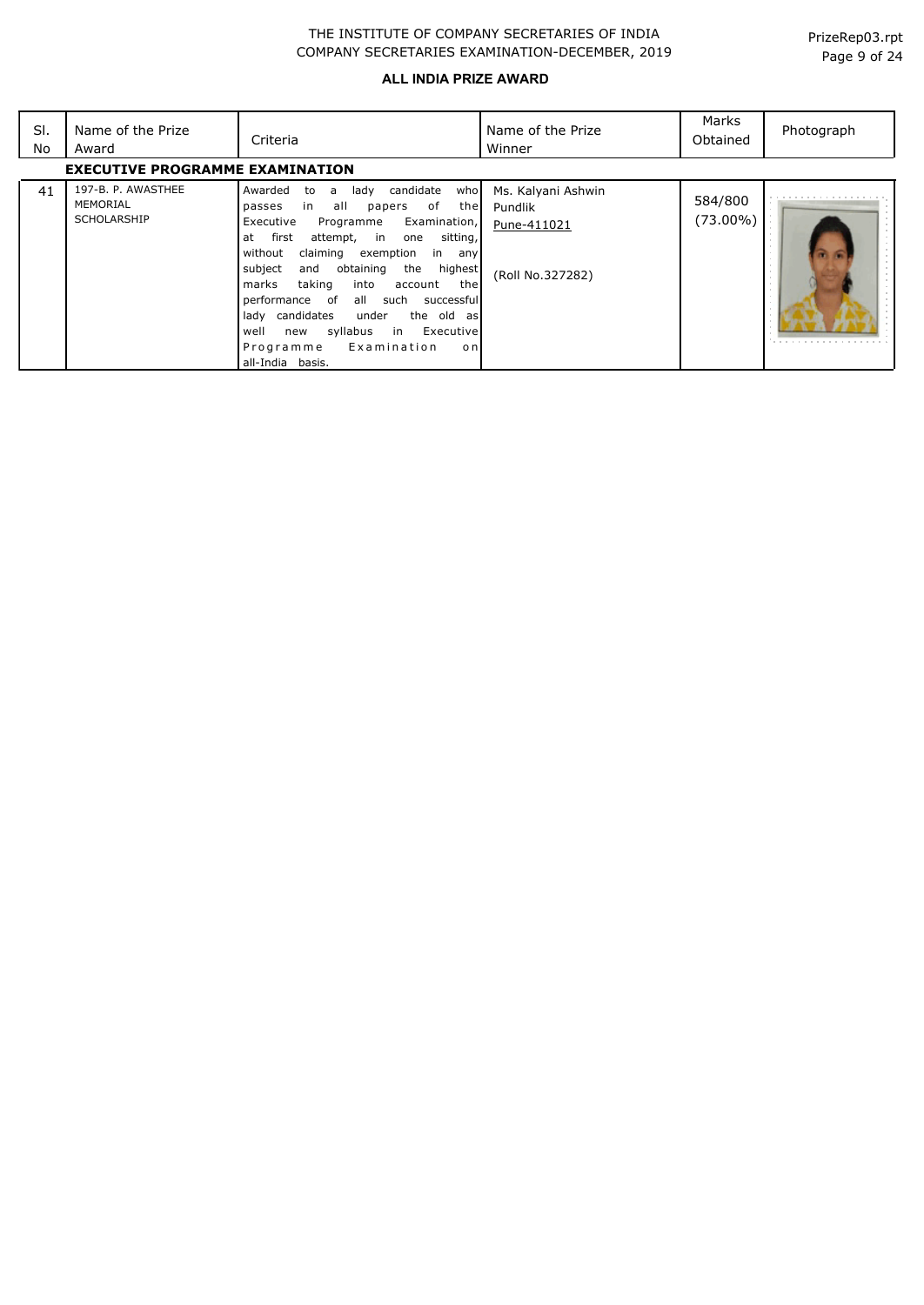| PrizeRep03.rpt |  |  |
|----------------|--|--|
| Page 10 of 24  |  |  |

| SI.<br>No | Name of the Prize<br>Award                            | Criteria                                                                                                                                                                                                                                                                                                                                                                                                                                                                                                                                                                                                                                                                             | Name of the Prize<br>Winner                                              | Marks<br>Obtained      | Photograph |
|-----------|-------------------------------------------------------|--------------------------------------------------------------------------------------------------------------------------------------------------------------------------------------------------------------------------------------------------------------------------------------------------------------------------------------------------------------------------------------------------------------------------------------------------------------------------------------------------------------------------------------------------------------------------------------------------------------------------------------------------------------------------------------|--------------------------------------------------------------------------|------------------------|------------|
|           | <b>PROFESSIONAL PROGRAMME EXAMINATION</b>             |                                                                                                                                                                                                                                                                                                                                                                                                                                                                                                                                                                                                                                                                                      | <b>EIRC</b>                                                              |                        |            |
| 1         | 139-KEDARNATH<br>PRAHLADRAI DHANUKA<br>MEMORIAL AWARD | to a candidate who passes<br>Awarded<br>in all<br>of<br>the<br>Professional<br>papers<br>Programme<br>Examination,<br>at<br>first<br>without<br>attempt,<br>in<br>one<br>sitting,<br>claiming exemption<br>in any subject<br>highest<br>and<br>obtaining<br>the<br>in<br>percentage<br>of<br>marks<br>the<br>aggregate taking<br>account<br>into<br>the<br>of all such<br>successful<br>performance<br>candidates under the old as well as<br>syllabus<br>from<br>examination<br>new<br>centres within the Eastern Region.                                                                                                                                                           | Shri Raunak Agarwal<br>Howrah-711106<br>(Roll No.400582)                 | 528/900<br>(58.67%)    |            |
| 2         | 140-NIRMAL CHANDRA<br>CHATTERJEE MEMORIAL<br>AWARD    | Awarded to a candidate who passes<br>papers of the<br>Professional<br>all<br>in<br>Programme<br>Examination,<br>at<br>first<br>without<br>attempt,<br>in<br>one<br>sitting,<br>in any<br>claiming<br>exemption<br>subject<br>obtaining<br>highest<br>and<br>the<br>marks<br><b>EITHER</b><br>'Drafting,<br>in<br>Appearances<br>and Pleadings'<br>paper under the old<br>OR in<br>Drafting,<br>Pleadings<br>syllabus<br>Appearances'<br>paper<br>under<br>the<br>and<br>new syllabus,<br>whichever<br>is<br>higher,<br>taking<br>into<br>account<br>the<br>performance<br>of all such successful<br>candidates<br>examination<br>from<br>centres within the Eastern Region.          | Co-winner:<br>Ms. Sneha Agarwal<br>Angul-759122<br>(Roll No.400101)      | 61/100<br>$(61.00\%)$  |            |
| 3         | 140-NIRMAL CHANDRA<br>CHATTERJEE MEMORIAL<br>AWARD    | Awarded to a candidate who<br>passes<br>in all<br>of<br>the<br>Professional<br>papers<br>Programme<br>Examination,<br>at<br>first<br>attempt,<br>in<br>one<br>sitting,<br>without<br>claiming<br>exemption<br>in any<br>subject<br>highest<br>and<br>obtaining<br>the<br>marks<br><b>EITHER</b><br>in<br>'Drafting,<br>Appearances<br>and Pleadings'<br>paper under the old<br>OR in<br>Drafting,<br>Pleadings<br>syllabus<br>Appearances'<br>under<br>and<br>paper<br>the<br>syllabus,<br>whichever<br>is<br>higher,<br>new<br>taking<br>into<br>account<br>the<br>of all such successful<br>performance<br>candidates<br>from<br>examination<br>centres within the Eastern Region. | Co-winner:<br>Shri Vivek Dubey<br>Barrackpore-700123<br>(Roll No.400993) | 61/100<br>$(61.00\%)$  |            |
| 4         | 141-BHAGABATI<br>CHATTERJEE MEMORIAL<br>AWARD         | Awarded to<br>a lady candidate<br>who<br>passes<br>in<br>all<br>papers<br>of<br>the<br>Professional<br>Programme<br>Examination,<br>at<br>first<br>attempt,<br>in<br>sitting,<br>without<br>one<br>claiming<br>exemption<br>subject<br>in<br>any<br>and<br>obtaining the highest<br>percentage of<br>marks in the aggregate taking into<br>account the performance of all such<br>successful<br>lady<br>candidates<br>under<br>the old as well as new syllabus from<br>within<br>examination<br>centres<br>the<br>Eastern Region.                                                                                                                                                    | Ms. Priya Kumari<br>New Delhi-110092<br>(Roll No.401262)                 | 508/900<br>$(56.44\%)$ |            |
| 5         | 194-B P BAJORIA<br>MEMORIAL AWARD                     | Awarded to a candidate who passes<br>in all papers<br>of<br>the<br>Professional<br>Programme<br>Examination,<br>at<br>first<br>in<br>without<br>attempt,<br>one<br>sitting,<br>claiming exemption<br>in any subject<br>obtaining<br>highest<br>and<br>the<br>marks<br>percentage<br>of<br>in<br>the<br>into<br>account<br>aggregate taking<br>the<br>performance of all such successful<br>candidates under the old as well as<br>syllabus<br>from<br>examination<br>new<br>centres within the Eastern Region.                                                                                                                                                                       | Shri Raunak Agarwal<br>Howrah-711106<br>(Roll No.400582)                 | 528/900<br>(58.67%)    |            |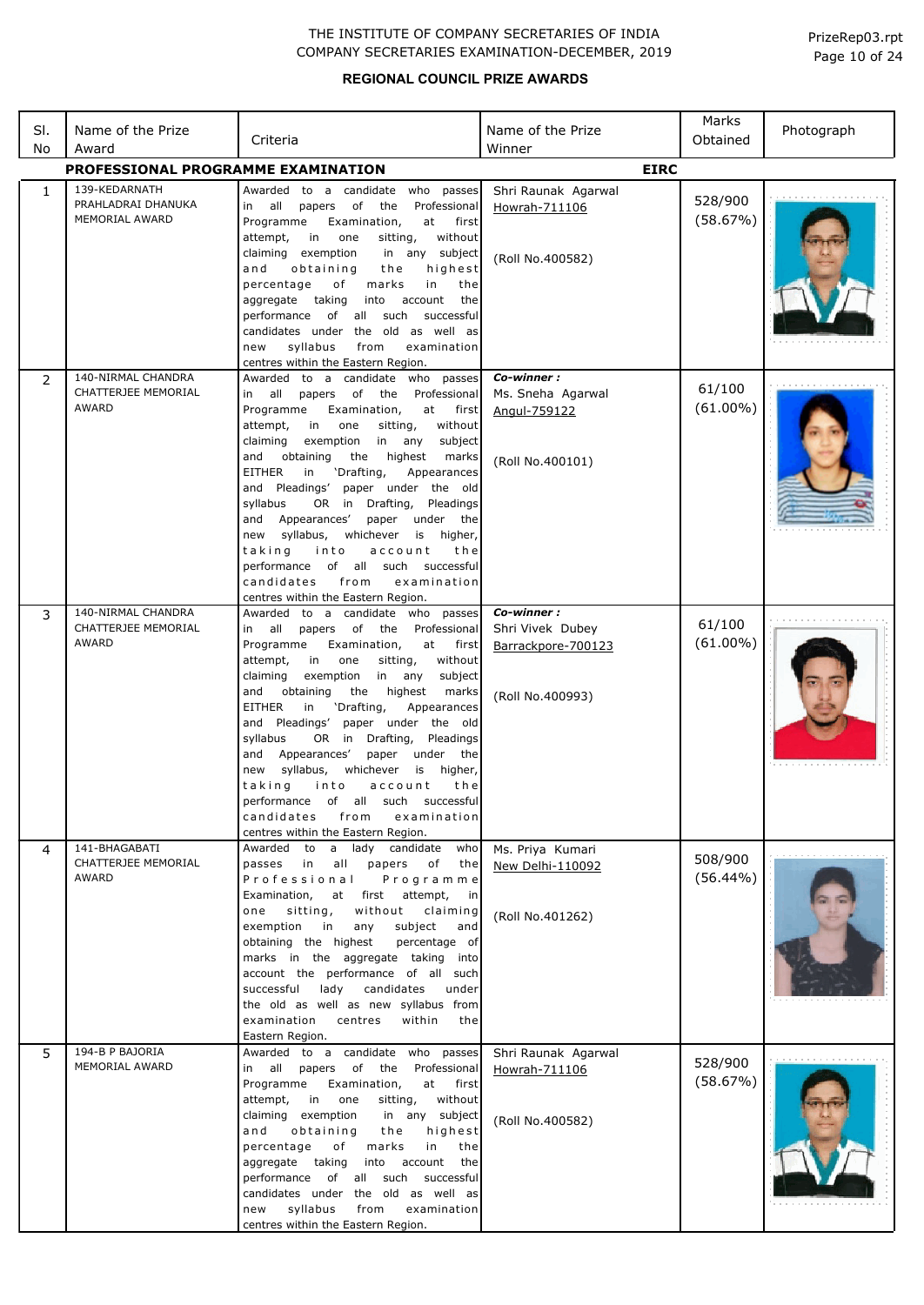| SI.<br>No | Name of the Prize<br>Award                                    | Criteria                                                                                                                                                                                                                                                                                                                                                                                                                                                                                                                      | Name of the Prize<br>Winner                              | Marks<br>Obtained      | Photograph |
|-----------|---------------------------------------------------------------|-------------------------------------------------------------------------------------------------------------------------------------------------------------------------------------------------------------------------------------------------------------------------------------------------------------------------------------------------------------------------------------------------------------------------------------------------------------------------------------------------------------------------------|----------------------------------------------------------|------------------------|------------|
|           | <b>EXECUTIVE PROGRAMME EXAMINATION</b>                        |                                                                                                                                                                                                                                                                                                                                                                                                                                                                                                                               | <b>EIRC</b>                                              |                        |            |
| 6         | 137-EIRC CASH PRIZE                                           | Awarded<br>to a candidate who passes<br>all<br>of<br>the<br>Executive<br>in<br>papers<br>Programme<br>Examination,<br>first<br>at<br>in<br>sitting,<br>without<br>attempt,<br>one<br>claiming<br>subject<br>exemption<br>in any<br>and obtaining the highest marks in<br>'Company Law' paper<br>taking into<br>$\sim$<br>account the performance of all<br>such<br>successful<br>candidates<br>from<br>within<br>examination<br>centres<br>the<br>Eastern Region.                                                             | Shri Karan Agarwal<br>Kolkata-700053<br>(Roll No.301961) | 65/100<br>$(65.00\%)$  |            |
| 7         | 138-KEDARNATH<br><b>DHANUKA MEMORIAL</b><br><b>CASH PRIZE</b> | Awarded to a candidate who passes<br>all<br>of<br>the<br>Executive<br>in<br>papers<br>Examination,<br>Programme<br>at first<br>attempt,<br>in<br>sitting,<br>without<br>one<br>claiming<br>exemption<br>in any<br>subject<br>obtaining<br>highest<br>and<br>the<br>percentage<br>of<br>marks<br>in<br>the<br>taking<br>aggregate<br>into<br>account<br>the<br>performance<br>of all such<br>successful<br>candidates under the old as well as<br>syllabus<br>from<br>examination<br>new<br>centres within the Eastern Region. | Ms. Ishika Basu<br>Serampore-712235<br>(Roll No.300600)  | 511/800<br>$(63.88\%)$ | .          |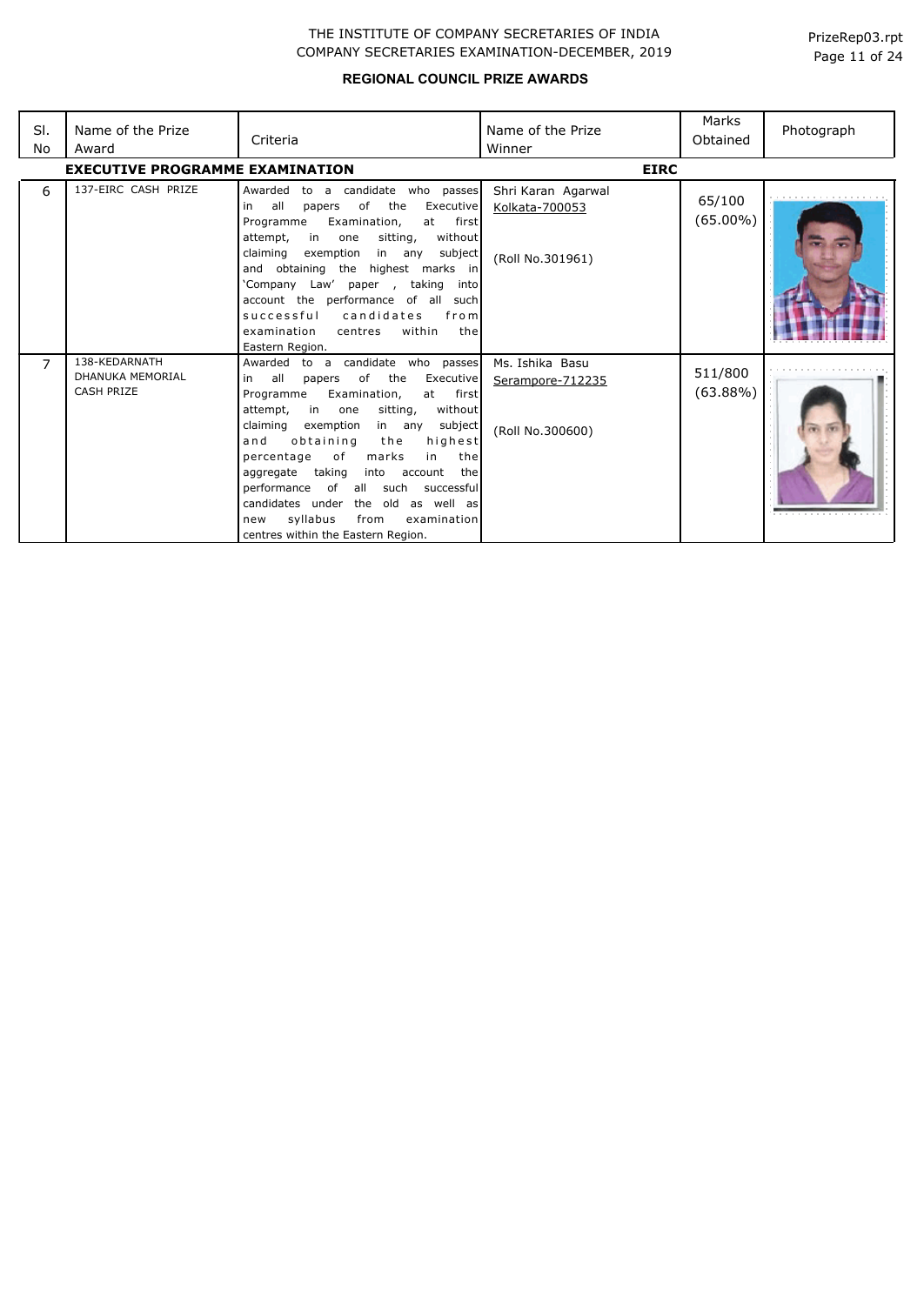| SI.<br>No | Name of the Prize<br>Award               | Criteria                                                                                                                                                                                                                                                                                                                                                                                                                                                                                                                                               | Name of the Prize<br>Winner                               | Marks<br>Obtained      | Photograph |
|-----------|------------------------------------------|--------------------------------------------------------------------------------------------------------------------------------------------------------------------------------------------------------------------------------------------------------------------------------------------------------------------------------------------------------------------------------------------------------------------------------------------------------------------------------------------------------------------------------------------------------|-----------------------------------------------------------|------------------------|------------|
|           | PROFESSIONAL PROGRAMME EXAMINATION       |                                                                                                                                                                                                                                                                                                                                                                                                                                                                                                                                                        | <b>NIRC</b>                                               |                        |            |
| 8         | 143-NIRC SILVER<br>SOUVENIR AWARD        | Awarded<br>to a candidate<br>who passes<br>of<br>the<br>Professional<br>all<br>papers<br>in<br>Examination,<br>first<br>Programme<br>at<br>in<br>sitting,<br>without<br>attempt,<br>one<br>claiming<br>exemption<br>in any<br>subject<br>and<br>obtaining<br>the<br>highest<br>marks<br>percentage<br>of<br>in<br>the<br>into account the<br>aggregate<br>taking<br>performance<br>of all<br>such<br>successful<br>candidates under<br>the old as well as<br>syllabus<br>from<br>examination<br>new<br>within<br>the<br>Northern<br>centres<br>Region. | Ms. Urvashi Gupta<br>Ghaziabad-201014<br>(Roll No.406563) | 573/900<br>(63.67%)    |            |
|           | <b>EXECUTIVE PROGRAMME EXAMINATION</b>   |                                                                                                                                                                                                                                                                                                                                                                                                                                                                                                                                                        | <b>NIRC</b>                                               |                        |            |
| 9         | 144-NIRC PRIZE AWARD<br>FOR BOTH MODULES | to a candidate who passes<br>Awarded<br>all<br>of<br>the<br>Executive<br>in<br>papers<br>Programme<br>Examination,<br>first<br>at<br>attempt,<br>in in<br>without<br>one<br>sitting,<br>claiming<br>exemption<br>subject<br>in any<br>and<br>obtaining<br>the<br>highest<br>of<br>marks<br>the<br>percentage<br>in<br>aggregate<br>taking<br>into account the<br>performance<br>of all such<br>successful<br>candidates under<br>the<br>old as well as<br>syllabus<br>from<br>examination<br>new<br>centres within the Northern Region.                | Shri Pulak Bansal<br>Bhilwara-311001<br>(Roll No.303550)  | 524/800<br>$(65.50\%)$ |            |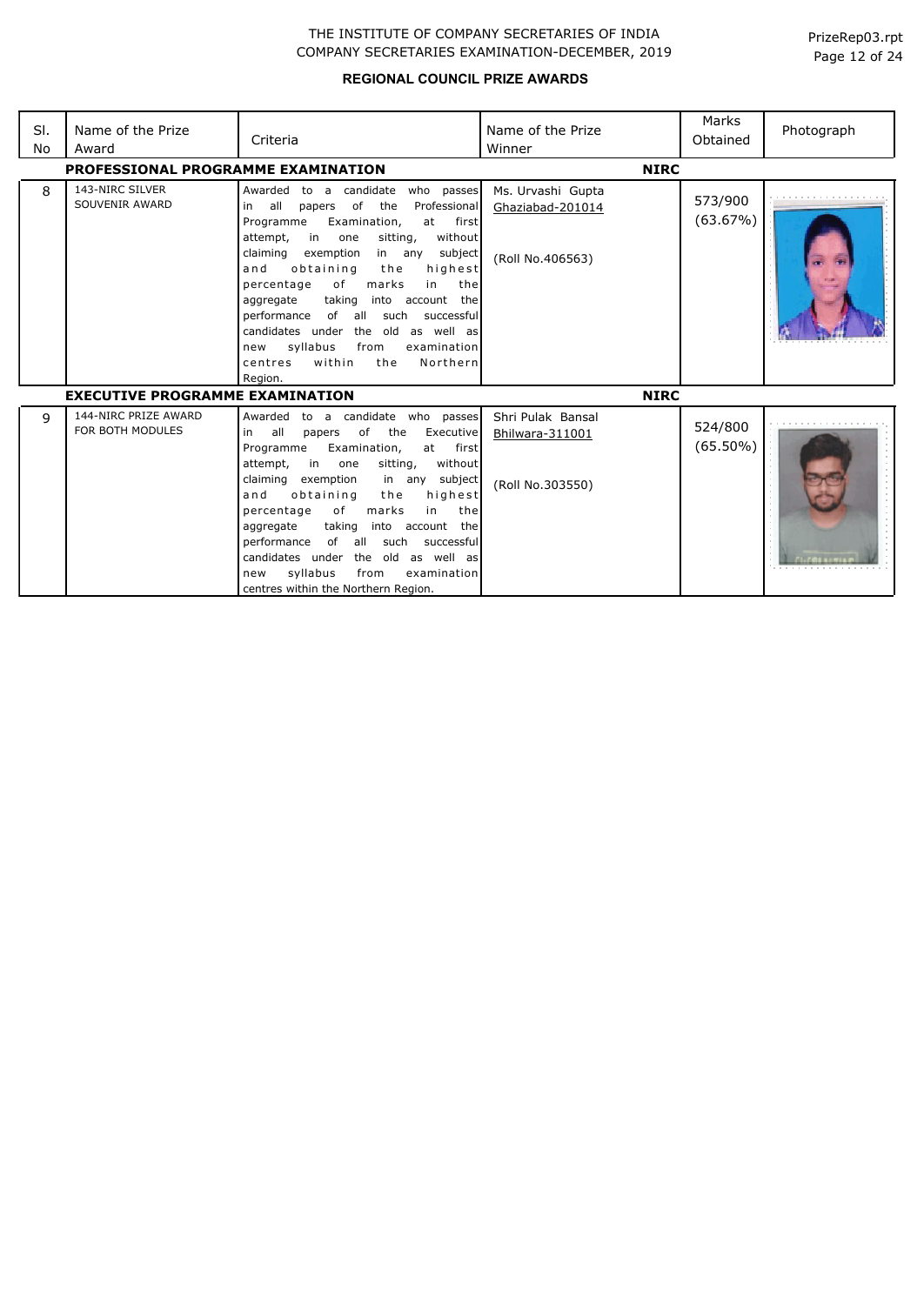| SI.<br>No | Name of the Prize<br>Award                                                     | Criteria                                                                                                                                                                                                                                                                                                                                                                                                                                                                                                                                                                                                                                                      | Name of the Prize<br>Winner                                                  | Marks<br>Obtained      | Photograph |
|-----------|--------------------------------------------------------------------------------|---------------------------------------------------------------------------------------------------------------------------------------------------------------------------------------------------------------------------------------------------------------------------------------------------------------------------------------------------------------------------------------------------------------------------------------------------------------------------------------------------------------------------------------------------------------------------------------------------------------------------------------------------------------|------------------------------------------------------------------------------|------------------------|------------|
|           | PROFESSIONAL PROGRAMME EXAMINATION                                             |                                                                                                                                                                                                                                                                                                                                                                                                                                                                                                                                                                                                                                                               | <b>SIRC</b>                                                                  |                        |            |
| 10        | 145-SIRC SILVER<br>MEDAL                                                       | Awarded to a candidate who passes<br>in all papers of the<br>Professional<br>Programme<br>Examination,<br>at<br>first<br>attempt,<br>in<br>one<br>sitting,<br>without<br>claiming<br>exemption<br>in any subject<br>highest<br>a n d<br>obtaining<br>the<br>percentage<br>of<br>marks<br>in<br>the<br>aggregate taking<br>into account<br>the<br>performance of all such<br>successful<br>candidates under the old as well as<br>syllabus<br>examination<br>from<br>new<br>within<br>Southern<br>centres<br>the<br>Region.                                                                                                                                    | Ms. Apeksha K M<br>Bangaluru-560003<br>(Roll No.408280)                      | 528/900<br>(58.67%)    |            |
| 11        | 146-SIRUBALAKKADU<br><b>SAMBAMOORTHY</b><br>SRINIVASAN MEMORIAL<br>PRIZE AWARD | Awarded to a candidate who passes<br>papers of the<br>Professional<br>in all<br>Programme<br>at<br>Examination,<br>first<br>attempt,<br>in l<br>one<br>sitting,<br>without<br>claiming<br>exemption<br>in any subject<br>obtaining<br>highest<br>a n d<br>the<br>percentage<br>of<br>marks<br>in<br>the<br>aggregate taking<br>into account<br>the<br>performance of all such<br>successful<br>candidates under the old as well as<br>syllabus<br>new<br>from<br>examination<br>centres within the Southern Region.                                                                                                                                           | Ms. Apeksha K M<br>Bangaluru-560003<br>(Roll No.408280)                      | 528/900<br>(58.67%)    |            |
| 12        | 147-SRI CHAKRA'S<br><b>CASH AWARD</b>                                          | Awarded to a candidate who passes<br>in all papers of the Professional<br>Programme<br>Examination,<br>at<br>first<br>attempt,<br>in<br>one<br>sitting,<br>without<br>claiming<br>exemption<br>in any<br>subject<br>and<br>obtaining<br>the second<br>highest<br>percentage<br>of<br>marks<br>in<br>the<br>aggregate taking<br>into account<br>the<br>performance of all such<br>successful<br>candidates under the old as well as<br>syllabus<br>from<br>examination<br>new<br>within<br>centres<br>the<br>Southern<br>Region.                                                                                                                               | Shri Mehaboobsab<br>Mahmadgous Chalyal<br>Haliyal-581329<br>(Roll No.409030) | 522/900<br>$(58.00\%)$ |            |
| 13        | 148-SIRC PRIZE AWARD                                                           | Awarded to a candidate who<br>passes<br>in all papers of the Professional<br>Programme<br>Examination,<br>at first<br>attempt, in one<br>sitting,<br>without<br>claiming exemption in any<br>subject<br>the highest<br>and obtaining<br>marks<br>EITHER in 'Corporate Restructuring,<br>Valuation<br>and Insolvency'<br>paper<br>under the old syllabus OR in<br>'Corporate Restructuring,<br>Insolvency, Liquidation<br>and<br>Winding-up' paper under the new<br>syllabus, whichever is<br>higher,<br>taking into<br>account<br>the<br>performance of all such successful<br>candidates from<br>examination<br>centres<br>within the<br>Southern<br>Region. | Shri Mehaboobsab<br>Mahmadgous Chalyal<br>Haliyal-581329<br>(Roll No.409030) | 61/100<br>$(61.00\%)$  |            |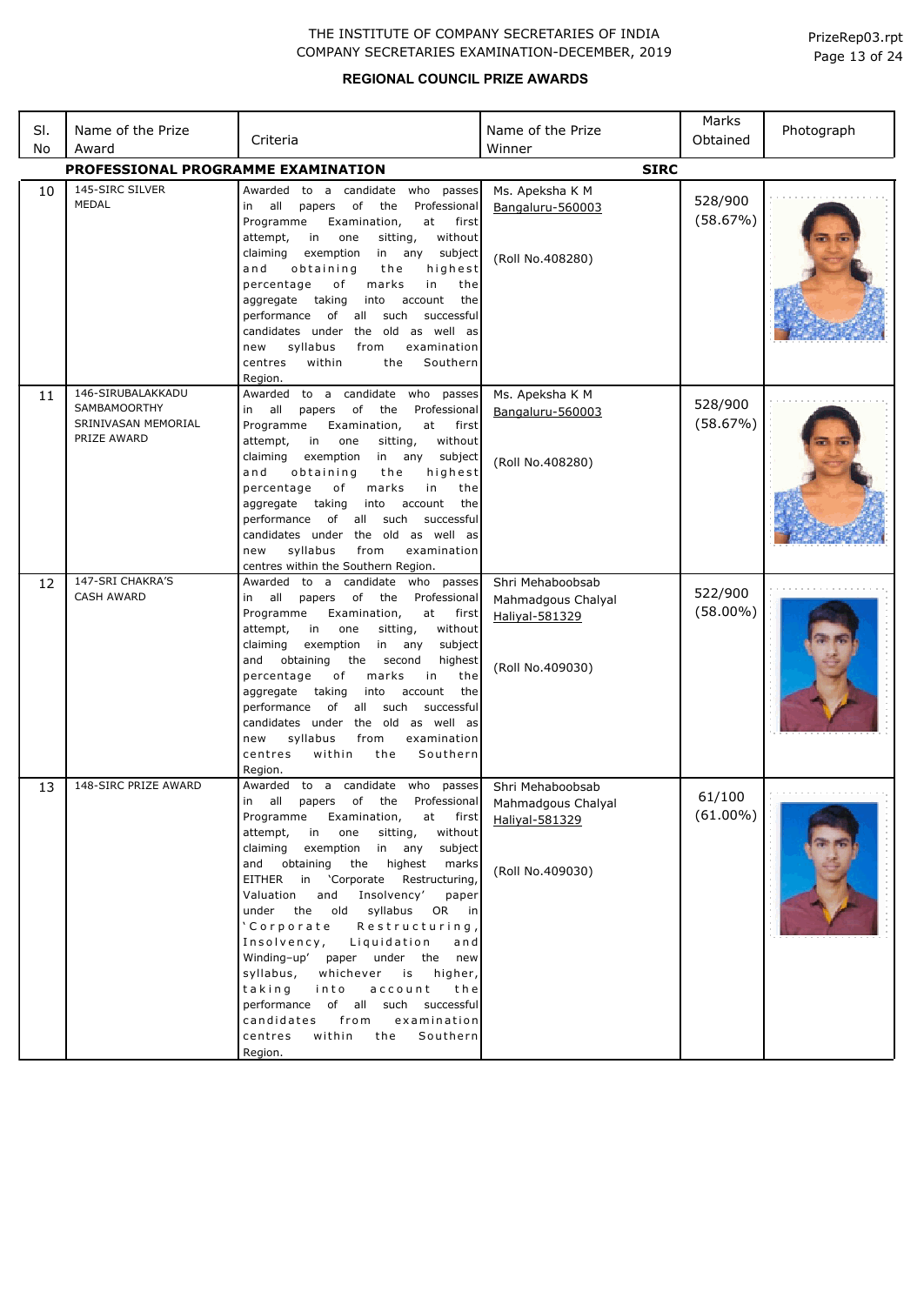| SI.<br>No | Name of the Prize<br>Award                            | Criteria                                                                                                                                                                                                                                                                                                                                                                                                                                                                                                                                                                                                                                                                                              | Name of the Prize<br>Winner                                                             | Marks<br>Obtained     | Photograph |
|-----------|-------------------------------------------------------|-------------------------------------------------------------------------------------------------------------------------------------------------------------------------------------------------------------------------------------------------------------------------------------------------------------------------------------------------------------------------------------------------------------------------------------------------------------------------------------------------------------------------------------------------------------------------------------------------------------------------------------------------------------------------------------------------------|-----------------------------------------------------------------------------------------|-----------------------|------------|
|           | PROFESSIONAL PROGRAMME EXAMINATION                    |                                                                                                                                                                                                                                                                                                                                                                                                                                                                                                                                                                                                                                                                                                       | <b>SIRC</b>                                                                             |                       |            |
| 14        | 149-SIRC - MRS.<br>PANKAJAM RENGACHARI<br>PRIZE AWARD | Awarded to a candidate who passes<br>all<br>papers of<br>the<br>Professional<br>in<br>Programme<br>Examination,<br>at first<br>in<br>attempt,<br>one<br>sitting,<br>without<br>in<br>claiming<br>exemption<br>any<br>subject<br>and<br>obtaining<br>the<br>highest<br>marks<br>EITHER in 'Advanced Company<br>Law<br>and Practice' paper under the old<br>syllabus OR in<br>'Resolution<br>of<br>Corporate<br>Disputes,<br>Remedies'<br>Non-Compliances<br>and<br>under<br>syllabus,<br>paper<br>the<br>new<br>whichever<br>is<br>higher,<br>taking<br>into<br>account the performance of all such<br>candidates<br>successful<br>from<br>examination<br>centres<br>within<br>the<br>Southern Region. | Co-winner:<br>Shri Bapu Venkatesam<br>Maruvada<br>Rangareddy-500072<br>(Roll No.409239) | 50/100<br>$(50.00\%)$ |            |
| 15        | 149-SIRC - MRS.<br>PANKAJAM RENGACHARI<br>PRIZE AWARD | Awarded to a candidate who passes<br>papers of the Professional<br>in all<br>Programme<br>Examination,<br>at first<br>in<br>attempt,<br>one<br>sitting,<br>without<br>claiming<br>exemption<br>in any<br>subject<br>obtaining<br>the<br>and<br>highest<br>marks<br>EITHER in 'Advanced Company Law<br>and Practice' paper under the old<br>syllabus OR in<br>'Resolution<br>0f<br>Corporate<br>Disputes,<br>Non-Compliances<br>and<br>Remedies'<br>under<br>syllabus,<br>paper<br>the<br>new<br>taking<br>whichever<br>is<br>higher,<br>into<br>account the performance of all such<br>successful<br>candidates<br>from<br>examination<br>centres<br>within<br>the<br>Southern Region.                | Co-winner:<br>Shri R Shashank<br>Narayan<br>Secunderabad-500061<br>(Roll No.409231)     | 50/100<br>$(50.00\%)$ |            |
| 16        | 185-SMT, NAGAMMA<br>MEMORIAL PRIZE<br>AWARD           | Awarded to a candidate who passes<br>in all papers of the<br>Professional<br>Programme<br>Examination,<br>at first<br>attempt,<br>in<br>sitting,<br>without<br>one<br>claiming<br>exemption<br>subject<br>in any<br>and<br>obtaining<br>the<br>highest<br>percentage<br>marks<br>оf<br>the<br>in<br>aggregate taking<br>into account<br>the<br>performance of all such<br>successful<br>candidates under the old as well as<br>syllabus<br>from<br>examination<br>new<br>centres within the Southern Region.                                                                                                                                                                                          | Ms. Apeksha K M<br>Bangaluru-560003<br>(Roll No.408280)                                 | 528/900<br>(58.67%)   |            |
| 17        | 198-LATE ANAND<br>TAMIRISA MEMORIAL<br>AWARD          | Awarded to a male<br>candidate who<br>passes in all<br>papers of the<br>CS<br>Professional<br>Programme<br>Examination,<br>at first attempt,<br>in<br>without<br>one<br>sitting,<br>claiming<br>exemption<br>in any<br>subject<br>and<br>Second<br>obtaining<br>the<br>highest<br>percentage<br>marks<br>in<br>оf<br>the<br>aggregate taking<br>into account<br>the<br>performance of all such<br>successful<br>male candidates under<br>the old as<br>well<br>from<br>as<br>new<br>syllabus<br>the<br>examination<br>centres<br>within<br>the<br>Southern Region.                                                                                                                                    | Shri Bapu Venkatesam<br>Maruvada<br>Rangareddy-500072<br>(Roll No.409239)               | 501/900<br>(55.67%)   |            |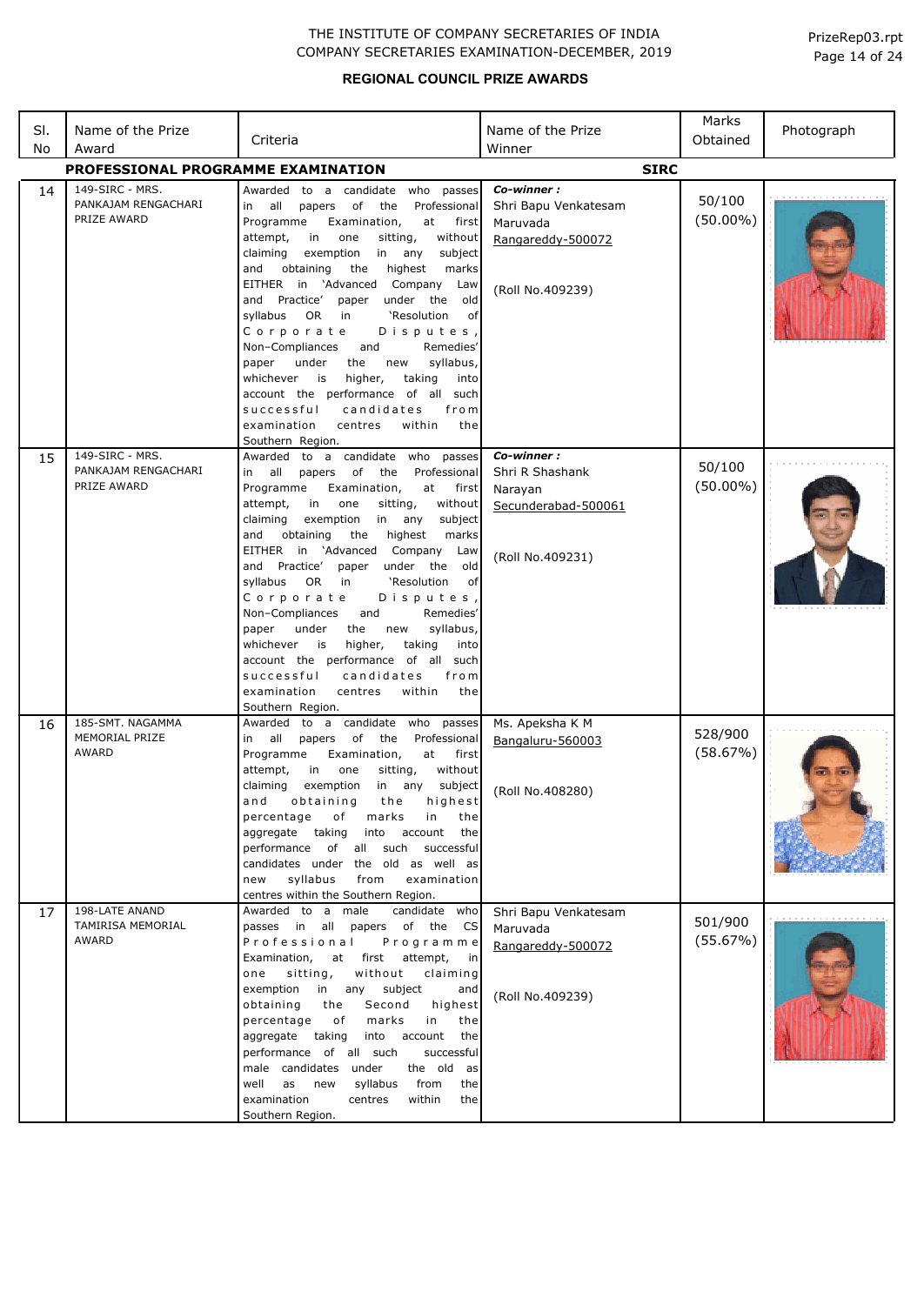| SI.<br>No | Name of the Prize<br>Award                   | Criteria                                                                                                                                                                                                                                                                                                                                                                                                                                                                                                                                                               | Name of the Prize<br>Winner                                               | Marks<br>Obtained     | Photograph |
|-----------|----------------------------------------------|------------------------------------------------------------------------------------------------------------------------------------------------------------------------------------------------------------------------------------------------------------------------------------------------------------------------------------------------------------------------------------------------------------------------------------------------------------------------------------------------------------------------------------------------------------------------|---------------------------------------------------------------------------|-----------------------|------------|
|           | <b>PROFESSIONAL PROGRAMME EXAMINATION</b>    |                                                                                                                                                                                                                                                                                                                                                                                                                                                                                                                                                                        | <b>SIRC</b>                                                               |                       |            |
| 18        | 199-LATE SUDHA RANI<br><b>MEMORIAL AWARD</b> | Awarded<br>lady candidate who<br>to a<br>passes in all<br>papers of the<br><b>CS</b><br>Professional<br>Programme<br>Examination, at first attempt,<br>in l<br>sitting,<br>without claiming<br>one<br>exemption in<br>any subject<br>and<br>the highest percentage of<br>obtaining<br>marks in the aggregate<br>taking into<br>account the performance of all such<br>lady candidates<br>successful<br>under<br>the old as well as new syllabus from<br>Southern Region.                                                                                               | Ms. Apeksha K M<br>Bangaluru-560003<br>(Roll No.408280)                   | 528/900<br>(58.67%)   |            |
| 19        | 201-V. CHANDRAMOWLI<br>MEMORIAL AWARD        | Awarded to a candidate who passes<br>of<br>in all<br>the<br>Professional<br>papers<br>Examination,<br>Programme<br>at first<br>without<br>attempt,<br>in<br>one<br>sitting,<br>claiming<br>exemption<br>in any<br>subject<br>the highest marks in<br>and obtaining<br>Compliance<br>"Secretarial<br>Audit,<br>and<br>Due<br>Diligence"<br>Management<br>paper under the old as well as new<br>syllabus, taking<br>into<br>account<br>the<br>performance of all such successful<br>from<br>candidates<br>examination<br>within<br>Southern<br>the<br>centres<br>Region. | Shri Bapu Venkatesam<br>Maruvada<br>Rangareddy-500072<br>(Roll No.409239) | 60/100<br>$(60.00\%)$ |            |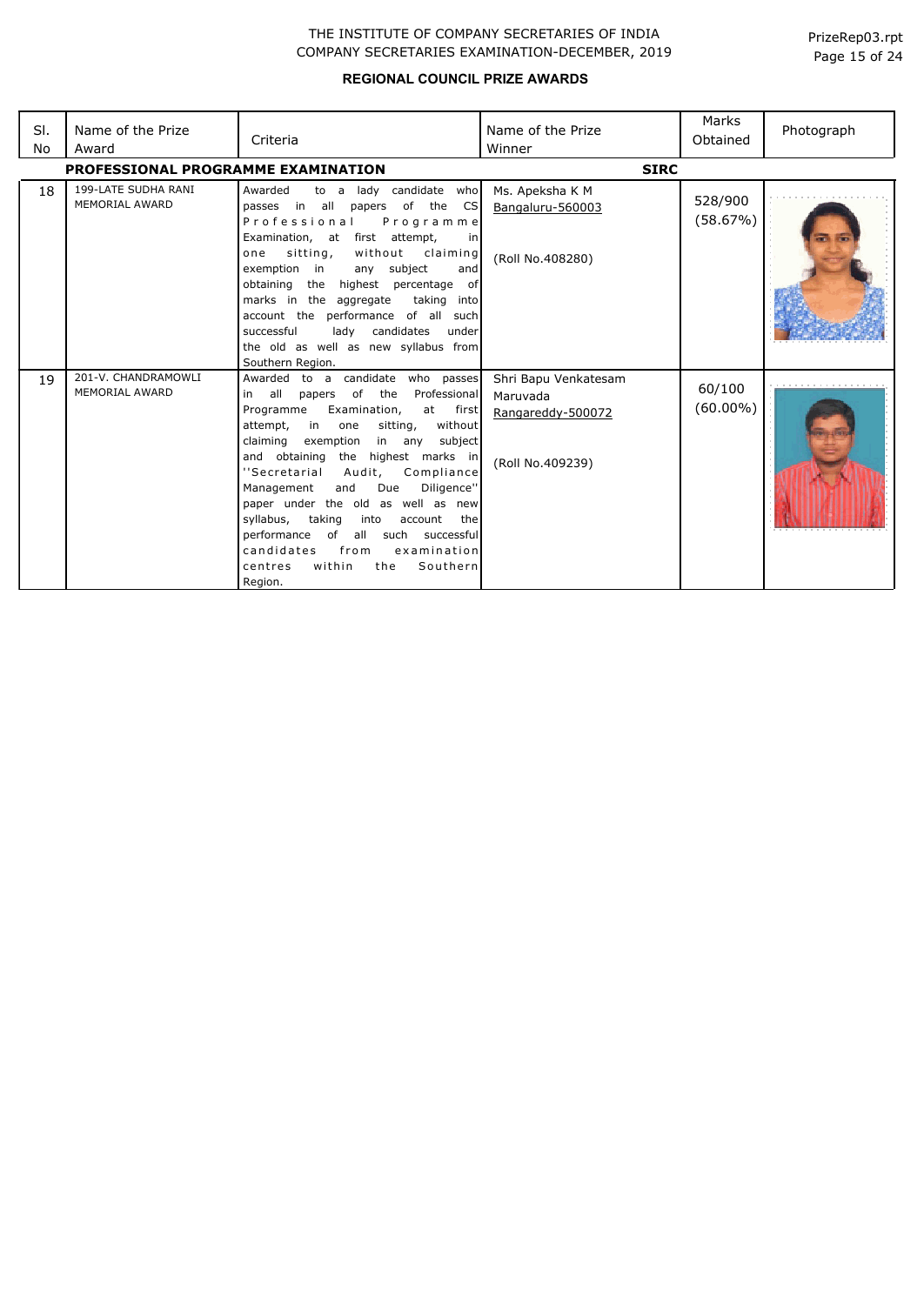| PrizeRep03.rpt |  |  |
|----------------|--|--|
| Page 16 of 24  |  |  |

| SI. | Name of the Prize                                       | Criteria                                                                                                                                                                                                                                                                                                                                                                                                                                                                                                                                                                                                                                                                  | Name of the Prize                                                        | Marks<br>Obtained      | Photograph |
|-----|---------------------------------------------------------|---------------------------------------------------------------------------------------------------------------------------------------------------------------------------------------------------------------------------------------------------------------------------------------------------------------------------------------------------------------------------------------------------------------------------------------------------------------------------------------------------------------------------------------------------------------------------------------------------------------------------------------------------------------------------|--------------------------------------------------------------------------|------------------------|------------|
| No  | Award<br><b>EXECUTIVE PROGRAMME EXAMINATION</b>         |                                                                                                                                                                                                                                                                                                                                                                                                                                                                                                                                                                                                                                                                           | Winner<br><b>SIRC</b>                                                    |                        |            |
|     | 150-SIRUBALAKKADU                                       | to a candidate who passes<br>Awarded                                                                                                                                                                                                                                                                                                                                                                                                                                                                                                                                                                                                                                      |                                                                          |                        |            |
| 20  | SAMBAMOORTHY<br>SRINIVASAN MEMORIAL<br>PRIZE AWARD      | all<br>of the<br>Executive<br>papers<br>in<br>Programme<br>Examination,<br>at<br>first<br>sitting,<br>without<br>attempt,<br>in<br>one<br>exemption<br>claiming<br>in any<br>subject<br>obtaining<br>highest<br>and<br>the<br>percentage<br>оf<br>marks<br>in<br>the<br>aggregate taking<br>into<br>account<br>the<br>performance<br>of<br>all<br>such<br>successful<br>candidates under the old as well as<br>syllabus<br>from<br>examination<br>new<br>Southern<br>centres<br>within<br>the<br>Region.                                                                                                                                                                  | Shri Adithya S<br>New Delhi-110007<br>(Roll No.317404)                   | 511/800<br>$(63.88\%)$ |            |
| 21  | 151-SRI CHAKRA'S<br><b>CASH AWARD</b>                   | to a candidate who passes<br>Awarded                                                                                                                                                                                                                                                                                                                                                                                                                                                                                                                                                                                                                                      | Ms. Priya G                                                              | 438/700                |            |
|     |                                                         | all<br>papers<br>of<br>the<br>Executive<br>in<br>Programme<br>Examination,<br>at<br>first<br>without<br>attempt,<br>in<br>one<br>sitting,<br>claiming<br>exemption<br>in any<br>subject<br>obtaining<br>highest<br>and<br>the<br>second<br>percentage<br>marks<br>in<br>the<br>оf<br>aggregate taking<br>into<br>account<br>the<br>performance<br>of<br>all<br>such<br>successful<br>candidates under the old as well as<br>syllabus<br>examination<br>new<br>from<br>centres within the Southern Region.                                                                                                                                                                 | Chennai-600041<br>(Roll No.186208)                                       | (62.57%)               |            |
| 22  | 152-LATE G. SUNDARA<br>RAJAN ENDOWMENT                  | to a candidate who passes<br>Awarded                                                                                                                                                                                                                                                                                                                                                                                                                                                                                                                                                                                                                                      | Ms. Priya G                                                              | 64/100                 |            |
|     | AWARD                                                   | all<br>of the<br>Executive<br>papers<br>in<br>at<br>first<br>Programme<br>Examination,<br>sitting,<br>attempt,<br>in<br>one<br>without<br>exemption<br>claiming<br>in<br>any<br>subject<br>obtaining<br>highest<br>and<br>the<br>marks<br><b>EITHER</b><br>'Capital<br>Markets<br>and<br>in<br>Securities Laws'<br>the<br>paper<br>under<br>old syllabus OR in 'Securities<br>Laws<br>and<br>Capital<br>Markets'<br>paper<br>under<br>the<br>syllabus,<br>new<br>whichever<br>is<br>taking<br>higher,<br>into<br>account<br>the<br>all<br>performance<br>of<br>such<br>successful<br>candidates<br>from<br>examination<br>within<br>Southern<br>the<br>centres<br>Region. | Chennai-600041<br>(Roll No.186208)                                       | $(64.00\%)$            |            |
| 23  | 153-SIRC - V. KUMAR<br>MEMORIAL PRIZE                   | to a candidate who passes<br>Awarded<br>all<br>of the<br>papers<br>Executive<br>in                                                                                                                                                                                                                                                                                                                                                                                                                                                                                                                                                                                        | Shri Ashok Kondapally<br>Kalwakurthy-509324                              | 80/100                 |            |
|     | AWARD                                                   | Programme<br>Examination,<br>at<br>first<br>attempt,<br>in<br>one<br>sitting,<br>without<br>claiming<br>exemption<br>in any<br>subject<br>obtaining<br>the<br>highest<br>and<br>marks<br>EITHER in 'Tax Laws and<br>Practice'<br>paper under the old syllabus OR in<br>'Tax Laws ' paper under the new<br>syllabus,<br>whichever<br>is<br>higher,<br>taking<br>into<br>account<br>the<br>of all such successful<br>performance<br>examination<br>candidates<br>from<br>within<br>centres<br>the<br>Southern<br>Region.                                                                                                                                                    | (Roll No.188293)                                                         | $(80.00\%)$            |            |
| 24  | 154-LATE SHRI K.<br>HARIHARAN<br><b>ENDOWMENT AWARD</b> | Awarded to a candidate who passes<br>of<br>in all<br>papers<br>the<br>Executive<br>Programme<br>Examination,<br>at first<br>attempt,<br>in<br>one<br>sitting,<br>without<br>exemption<br>in any subject<br>claiming<br>and obtaining the highest marks in<br>'Company Law' paper under the old<br>as well as new syllabus taking into<br>account the performance of all such<br>successful<br>candidates<br>from<br>within<br>examination<br>centres<br>the<br>Southern Region.                                                                                                                                                                                           | Shri Raviteja<br>Janaswamy<br>Serilingampally-500050<br>(Roll No.316859) | 66/100<br>$(66.00\%)$  |            |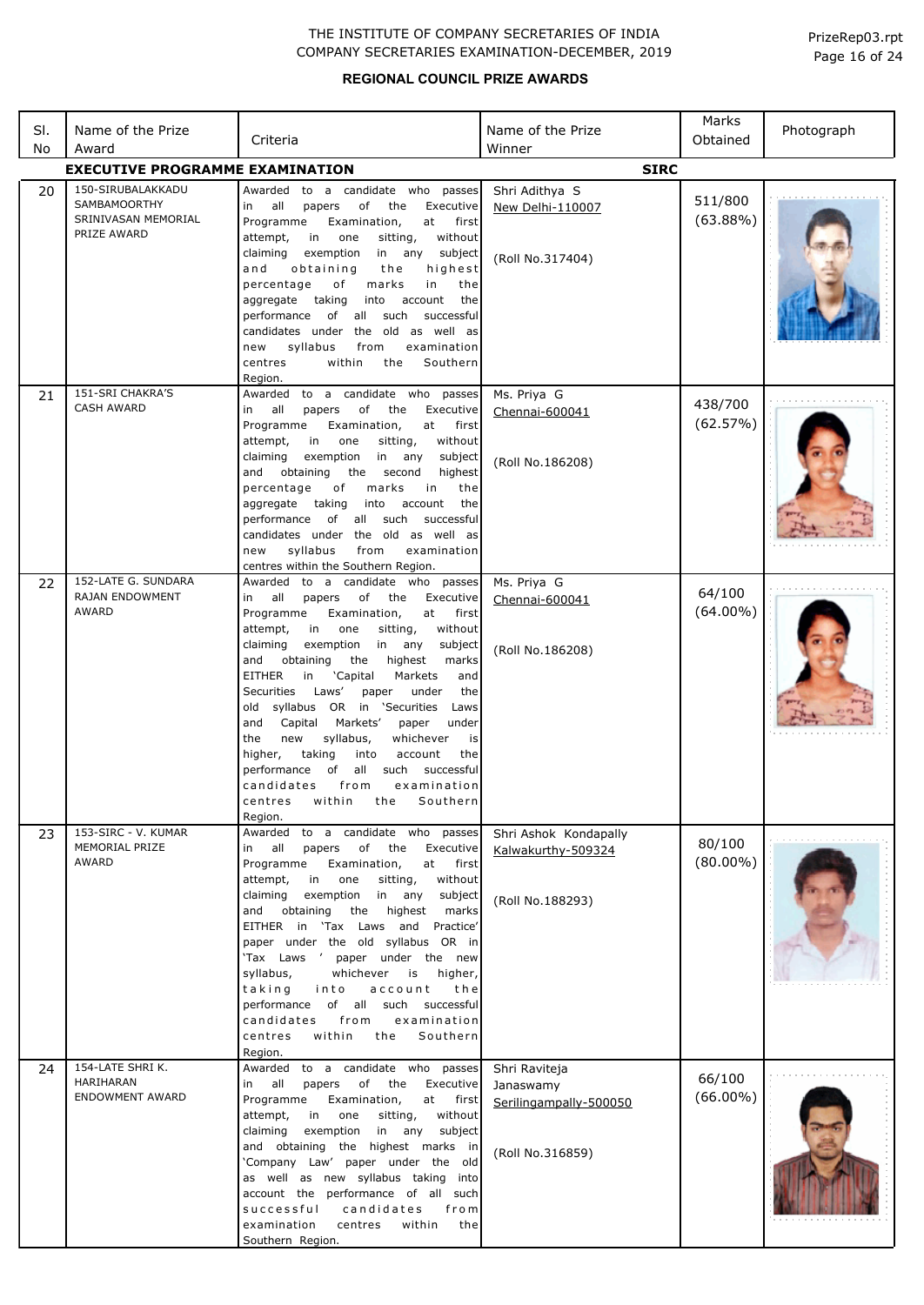| SI.<br>No | Name of the Prize<br>Award                                       | Criteria                                                                                                                                                                                                                                                                                                                                                                                                                                                                                                                                                                                                                                                          | Name of the Prize<br>Winner                                   | Marks<br>Obtained     | Photograph |
|-----------|------------------------------------------------------------------|-------------------------------------------------------------------------------------------------------------------------------------------------------------------------------------------------------------------------------------------------------------------------------------------------------------------------------------------------------------------------------------------------------------------------------------------------------------------------------------------------------------------------------------------------------------------------------------------------------------------------------------------------------------------|---------------------------------------------------------------|-----------------------|------------|
|           | <b>EXECUTIVE PROGRAMME EXAMINATION</b>                           |                                                                                                                                                                                                                                                                                                                                                                                                                                                                                                                                                                                                                                                                   | <b>SIRC</b>                                                   |                       |            |
| 25        | 180-HUKLAMAKKI<br>MANJUNATHA HEGDE<br><b>MEMORIAL AWARD</b>      | Awarded to a candidate who passes<br>all<br>of<br>the<br>Executive<br>in<br>papers<br>Programme<br>Examination,<br>at first<br>attempt,<br>in<br>sitting,<br>without<br>one<br>claiming<br>exemption<br>in<br>any<br>subject<br>and<br>obtaining<br>the<br>highest<br>marks<br>EITHER in 'Company Accounts<br>and<br>Practices' paper under<br>Auditing<br>the<br>old syllabus OR in<br>'Corporate and<br>Management<br>Accounting'<br>paper<br>under the new syllabus,<br>whichever<br>taking into account the<br>is higher,<br>of all such<br>performance<br>successful<br>candidates<br>from<br>examination<br>within<br>Southern<br>centres<br>the<br>Region. | Shri Krithick Kanna S<br>New Delhi-110007<br>(Roll No.317395) | 74/100<br>$(74.00\%)$ |            |
| 26        | 196-PUTTAPARTHI<br><b>JANARDHANAIAH</b><br><b>MEMORIAL AWARD</b> | to a lady candidate who<br>Awarded<br>passes in all papers of CS Executive<br>Programme<br>Examination,<br>at<br>first<br>without<br>attempt<br>in<br>sitting,<br>one<br>claiming<br>exemption<br>subject<br>in any<br>highest<br>obtaining<br>and<br>the<br>percentage<br>оf<br>marks<br>in<br>the<br>aggregate taking<br>into<br>account<br>the<br>performance of all such<br>successful<br>lady candidates under<br>old as<br>the<br>syllabus<br>from<br>well<br>the<br>as<br>new<br>within<br>examination<br>centres<br>the<br>Southern Region.                                                                                                               | Ms. Priya G<br>Chennai-600041<br>(Roll No.186208)             | 438/700<br>(62.57%)   |            |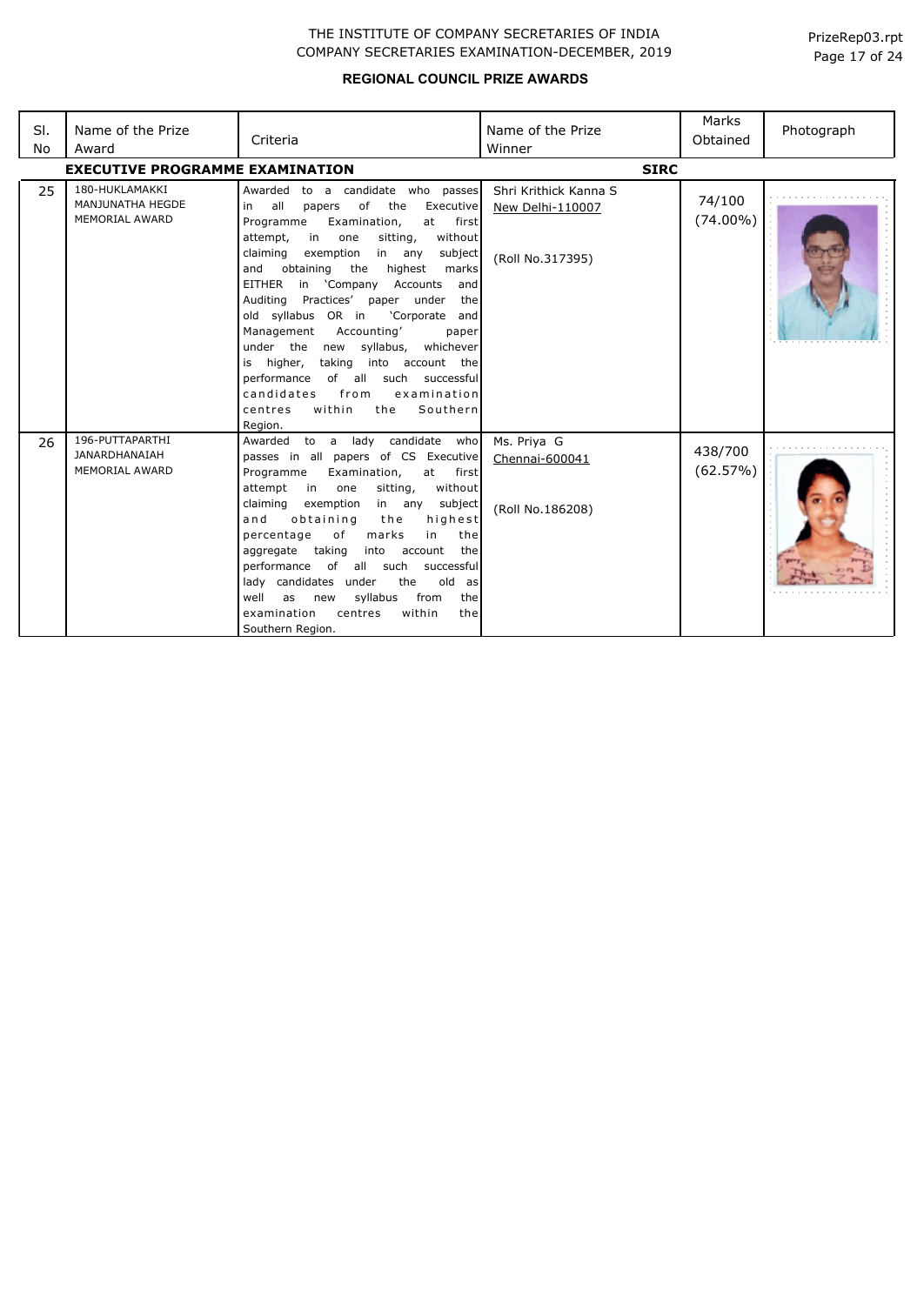| SI.<br>No | Name of the Prize<br>Award                       | Criteria                                                                                                                                                                                                                                                                                                                                                                                                                                                                                                                                                                                                                                                 | Name of the Prize<br>Winner                                                  | Marks<br>Obtained      | Photograph |
|-----------|--------------------------------------------------|----------------------------------------------------------------------------------------------------------------------------------------------------------------------------------------------------------------------------------------------------------------------------------------------------------------------------------------------------------------------------------------------------------------------------------------------------------------------------------------------------------------------------------------------------------------------------------------------------------------------------------------------------------|------------------------------------------------------------------------------|------------------------|------------|
|           | PROFESSIONAL PROGRAMME EXAMINATION               |                                                                                                                                                                                                                                                                                                                                                                                                                                                                                                                                                                                                                                                          | <b>WIRC</b>                                                                  |                        |            |
| 27        | 165-WIRC MEDAL                                   | Awarded<br>to a candidate who passes<br>all<br>$\circ$ of<br>the<br>Professional<br>papers<br>in<br>Programme<br>Examination,<br>at<br>first<br>one<br>without<br>attempt,<br>in<br>sitting,<br>exemption<br>claiming<br>in any<br>subject<br>obtaining<br>highest<br>a n d<br>the<br>percentage<br>of<br>marks<br>in<br>the<br>aggregate taking<br>into<br>account<br>the                                                                                                                                                                                                                                                                               | Ms. Shruti Kalpesh Shah<br>Mumbai-400067<br>(Roll No.413863)                 | 594/900<br>$(66.00\%)$ |            |
|           | 166-WIRC CASH PRIZE                              | performance<br>such<br>of all<br>successful<br>candidates under the old as well as<br>syllabus<br>from<br>examination<br>new<br>centres within the Western Region.                                                                                                                                                                                                                                                                                                                                                                                                                                                                                       |                                                                              |                        |            |
| 28        |                                                  | Awarded to a candidate who passes<br>papers of the<br>Professional<br>in all<br>Programme<br>Examination,<br>at first<br>attempt,<br>in<br>one<br>sitting,<br>without<br>claiming<br>exemption<br>in<br>subject<br>any<br>and<br>obtaining<br>the<br>second<br>highest<br>percentage<br>marks<br>оf<br>in<br>the<br>aggregate taking<br>into<br>account<br>the<br>of<br>all such<br>performance<br>successful<br>candidates under the old as well as                                                                                                                                                                                                     | Ms. Maitri Yogesh<br>Meghani<br>Mumbai-400066<br>(Roll No.413866)            | 561/900<br>(62.33%)    |            |
| 29        | 167-LATE SHRIS.<br>NARAYANAN MEMORIAL            | syllabus<br>from<br>examination<br>new<br>centres within the Western Region.<br>Awarded to<br>a<br>lady<br>candidate<br>who                                                                                                                                                                                                                                                                                                                                                                                                                                                                                                                              | Ms. Shruti Kalpesh Shah                                                      | 594/900                |            |
|           | PRIZE AWARD                                      | passes in<br>all<br>papers<br>of<br>the<br>Professional<br>Programme<br>Examination,<br>at<br>first<br>attempt,<br>in<br>sitting,<br>without<br>one<br>claiming<br>subject<br>exemption<br>in<br>any<br>and<br>obtaining the highest<br>percentage of<br>marks in the aggregate taking<br>into<br>account the performance of all such<br>lady<br>candidates<br>successful<br>under<br>the old as well as new syllabus from<br>examination<br>within<br>centres<br>the<br>Western Region.                                                                                                                                                                 | Mumbai-400067<br>(Roll No.413863)                                            | $(66.00\%)$            |            |
| 30        | 168-PAST PRESIDENT<br>CHINUBHAI R. SHAH<br>AWARD | a candidate<br>Awarded<br>to<br>who<br>in<br>all<br>of<br>passes<br>papers<br>the<br>Professional<br>Examination, at first attempt, in<br>without claiming<br>one sitting,<br>exemption in<br>any<br>subject<br>and<br>obtaining the highest marks EITHER<br>in 'Advanced<br>Company Law<br>and<br>under the<br>old<br>Practice'<br>paper<br>syllabus OR in<br>'Resolution of<br>Corporate<br>Disputes,<br>$N$ o n $-$<br>Compliances and<br>Remedies' paper<br>under the new syllabus, whichever<br>is higher,<br>taking into account the<br>performance of all such successful<br>candidates from<br>examination<br>centres within the Western Region. | Shri Pavan Rajkumar<br>Kandoi<br>Programme Mumbai-400064<br>(Roll No.413670) | 64/100<br>$(64.00\%)$  |            |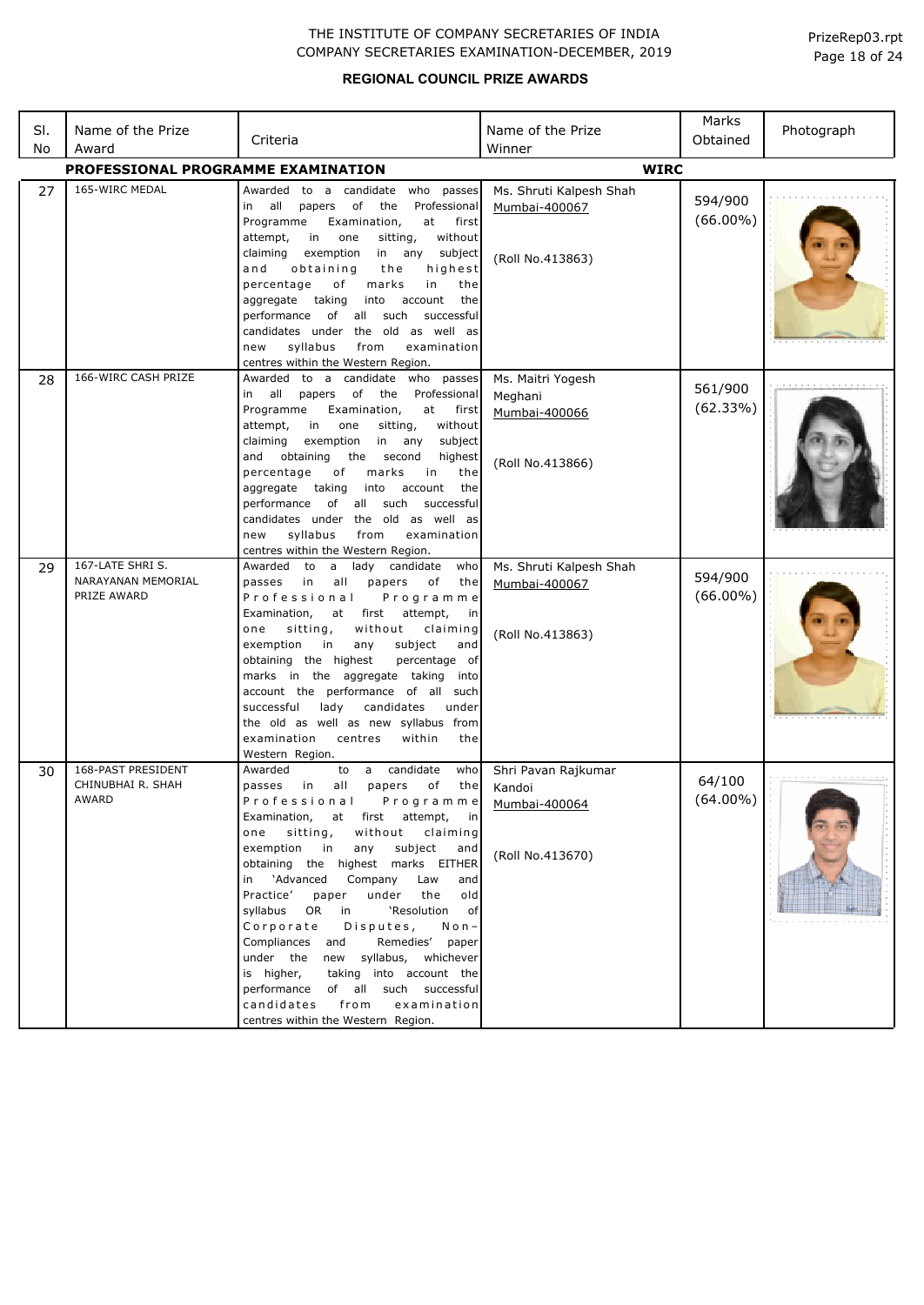| SI. | Name of the Prize                                                     | Criteria                                                                                                                                                                                                                                                                                                                                                                                                                                                                                                                                                                                                                                                                                                      | Name of the Prize                                                 | Marks<br>Obtained                | Photograph |
|-----|-----------------------------------------------------------------------|---------------------------------------------------------------------------------------------------------------------------------------------------------------------------------------------------------------------------------------------------------------------------------------------------------------------------------------------------------------------------------------------------------------------------------------------------------------------------------------------------------------------------------------------------------------------------------------------------------------------------------------------------------------------------------------------------------------|-------------------------------------------------------------------|----------------------------------|------------|
| No  | Award<br>PROFESSIONAL PROGRAMME EXAMINATION                           |                                                                                                                                                                                                                                                                                                                                                                                                                                                                                                                                                                                                                                                                                                               | Winner<br><b>WIRC</b>                                             |                                  |            |
|     |                                                                       |                                                                                                                                                                                                                                                                                                                                                                                                                                                                                                                                                                                                                                                                                                               |                                                                   |                                  |            |
| 31  | 169-SUKHLAL C. MODY<br>MEMORIAL PRIZE                                 | Awarded to a candidate who passes<br>of<br>Professional<br>all<br>papers<br>the<br>in<br>Programme<br>Examination,<br>at<br>first<br>without<br>attempt,<br>in<br>one<br>sitting,<br>claiming<br>exemption<br>in<br>any<br>subject<br>highest<br>and<br>obtaining<br>the<br>marks<br>'Corporate<br>EITHER<br>in<br>Restructuring,<br>Valuation<br>and<br>Insolvency'<br>paper<br>the old<br>syllabus<br>OR<br>under<br>in<br>'Corporate<br>Restructuring,<br>Insolvency,<br>Liquidation<br>and<br>Winding-up'<br>paper under the<br>new<br>syllabus,<br>whichever<br>is<br>higher,<br>taking into account performance of<br>all such successful candidates<br>from<br>within<br>examination<br>centres<br>the | Ms. Aayushi Vinay Gupta<br>Mumbai-40072<br>(Roll No.413522)       | 66/100<br>$(66.00\%)$            |            |
| 32  | 170-WIRC PAST                                                         | Western Region.<br>Awarded to a candidate who passes                                                                                                                                                                                                                                                                                                                                                                                                                                                                                                                                                                                                                                                          | Ms. Neha Jayesh Patel                                             |                                  |            |
| 33  | CHAIRMAN V.K. MATHUR<br><b>MEMORIAL AWARD</b><br>171-SHRI KANHAIYALAL | all<br>of<br>in<br>papers<br>the<br>Professional<br>Examination,<br>Programme<br>at<br>first<br>without<br>attempt,<br>in<br>one<br>sitting,<br>claiming<br>exemption<br>in<br>any<br>subject<br>highest<br>and<br>obtaining<br>the<br>marks<br><b>EITHER</b><br>'Drafting,<br>in<br>Appearances<br>and Pleadings'<br>paper under the old<br>syllabus OR in 'Drafting,<br>Pleadings<br>Appearances',<br>paper<br>under the<br>and<br>new syllabus,<br>whichever<br>is higher,<br>taking<br>into<br>account<br>the<br>performance of all such successful<br>examination<br>candidates<br>from<br>centres within the Western Region.<br>Awarded to<br>a lady<br>candidate<br>who                                | Bhayander-401105<br>(Roll No.411533)<br>Ms. Maitri Yogesh         | 66/100<br>$(66.00\%)$<br>561/900 |            |
|     | N. DUSANEWALA VAKIL<br>(NANDURBAR)<br>MEMORIAL AWARD                  | in<br>all<br>papers<br>the<br>passes<br>оf<br>Professional<br>Programme<br>Examination,<br>at<br>first<br>attempt,<br>in<br>one<br>sitting,<br>without<br>claiming<br>exemption<br>subject<br>in<br>any<br>and<br>obtaining<br>highest<br>the<br>second<br>of<br>marks<br>in<br>the<br>percentage<br>aggregate taking<br>into account<br>the<br>performance of all such successful<br>lady candidates<br>under<br>the<br>old<br>as<br>well<br>syllabus<br>as<br>from<br>new<br>examination<br>centres<br>within<br>the<br>Western Region.                                                                                                                                                                     | Meghani<br>Mumbai-400066<br>(Roll No.413866)                      | (62.33%)                         |            |
| 34  | 203-LATE (MS.) RIA<br>ASHISH DOSHI<br><b>MEMORIAL AWARD</b>           | to a lady candidate who<br>Awarded<br>passes in all<br>papers of<br>the<br>Professional<br>Programme<br>Examination, at first attempt in one<br>without<br>sitting,<br>claiming<br>exemption<br>subject<br>and obtaining the<br>in any<br>"Multidisciplinary<br>highest<br>marks<br>in<br>Studies"<br>Case<br>taking<br>paper<br>into<br>account the performance of all such<br>successful<br>lady<br>candidates<br>from<br>examination<br>centres<br>within<br>the<br>Western Region.                                                                                                                                                                                                                        | Ms. Maitri Yogesh<br>Meghani<br>Mumbai-400066<br>(Roll No.413866) | 72/100<br>$(72.00\%)$            |            |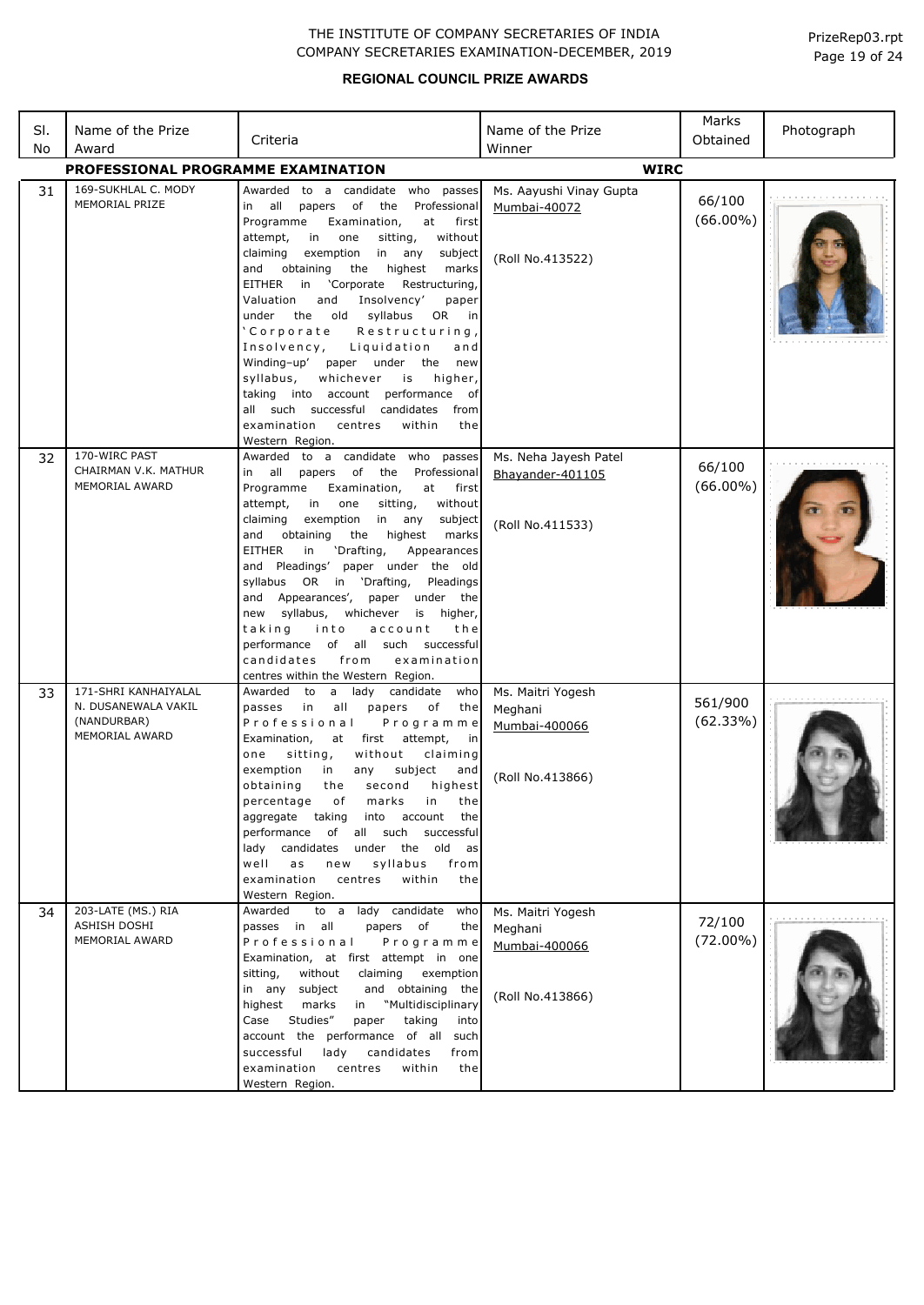| SI.<br>No | Name of the Prize<br>Award                       | Criteria                                                                                                                                                                                                                                                                                                                                                                                                                                                                                                                          | Name of the Prize<br>Winner                                                     | Marks<br>Obtained      | Photograph |
|-----------|--------------------------------------------------|-----------------------------------------------------------------------------------------------------------------------------------------------------------------------------------------------------------------------------------------------------------------------------------------------------------------------------------------------------------------------------------------------------------------------------------------------------------------------------------------------------------------------------------|---------------------------------------------------------------------------------|------------------------|------------|
|           | <b>EXECUTIVE PROGRAMME EXAMINATION</b>           |                                                                                                                                                                                                                                                                                                                                                                                                                                                                                                                                   | <b>WIRC</b>                                                                     |                        |            |
| 35        | 172-WIRC MEDAL                                   | Awarded<br>to a candidate who passes<br>of<br>Executive<br>all<br>the<br>in<br>papers<br>Programme<br>Examination,<br>at first<br>attempt,<br>in<br>one<br>sitting,<br>without<br>in any<br>claiming<br>exemption<br>subject<br>and<br>obtaining<br>the<br>highest<br>percentage<br>of<br>marks<br>in<br>the<br>aggregate taking<br>into<br>account<br>the<br>performance of all such<br>successful<br>candidates under the old as well as<br>syllabus<br>from<br>examination<br>new<br>centres within the Western Region.        | Ms. Kalyani Ashwin<br>Pundlik<br>Pune-411021<br>(Roll No.327282)                | 584/800<br>$(73.00\%)$ |            |
| 36        | 173-WIRC CASH PRIZE                              | Awarded to a candidate who passes<br>of<br>all<br>papers<br>the<br>Executive<br>in<br>Programme<br>Examination,<br>at first<br>attempt,<br>in<br>one<br>sitting,<br>without<br>claiming<br>exemption<br>in any<br>subject<br>and obtaining<br>the<br>second<br>highest<br>percentage<br>marks<br>the<br>оf<br>in<br>aggregate<br>taking<br>into<br>account<br>the<br>performance of all such<br>successful<br>candidates under the old as well as<br>syllabus<br>examination<br>new<br>from<br>centres within the Western Region. | Shri Amandeepsingh<br>Davindersingh Oberoi<br>Mumbai-400037<br>(Roll No.322868) | 528/800<br>$(66.00\%)$ |            |
| 37        | 174-PAST PRESIDENT<br>CHINUBHAI R. SHAH<br>AWARD | Awarded<br>to a candidate who passes<br>all<br>papers<br>of<br>the<br>Executive<br>in<br>Examination,<br>at<br>Programme<br>first<br>without<br>attempt,<br>in<br>one<br>sitting,<br>claiming<br>exemption<br>in any<br>subject<br>and obtaining the highest marks in<br>'Company Law' paper under the old<br>as well as new syllabus,<br>taking into<br>account the performance of all such<br>successful<br>candidates<br>from<br>centres<br>within<br>examination<br>the<br>Western Region.                                    | Shri Devarsh Tejas Shah<br>Ahmedabad-380051<br>(Roll No.319083)                 | 76/100<br>$(76.00\%)$  |            |
| 38        | 175-SUGUNA MEMORIAL<br>PRIZE                     | lady candidate<br>Awarded to a<br>who<br>all<br>papers<br>of<br>the<br>passes<br>in<br>Executive<br>Programme<br>Examination,<br>attempt,<br>sitting,<br>at<br>first<br>in<br>one<br>without claiming exemption in any<br>subject<br>and obtaining the highest<br>of<br>marks in<br>percentage<br>the<br>taking into account the<br>aggregate<br>performance of all such successful<br>lady candidates under the old as<br>syllabus<br>well<br>as<br>new<br>from<br>within<br>examination<br>centres<br>the<br>Western Region.    | Ms. Kalyani Ashwin<br>Pundlik<br>Pune-411021<br>(Roll No.327282)                | 584/800<br>$(73.00\%)$ |            |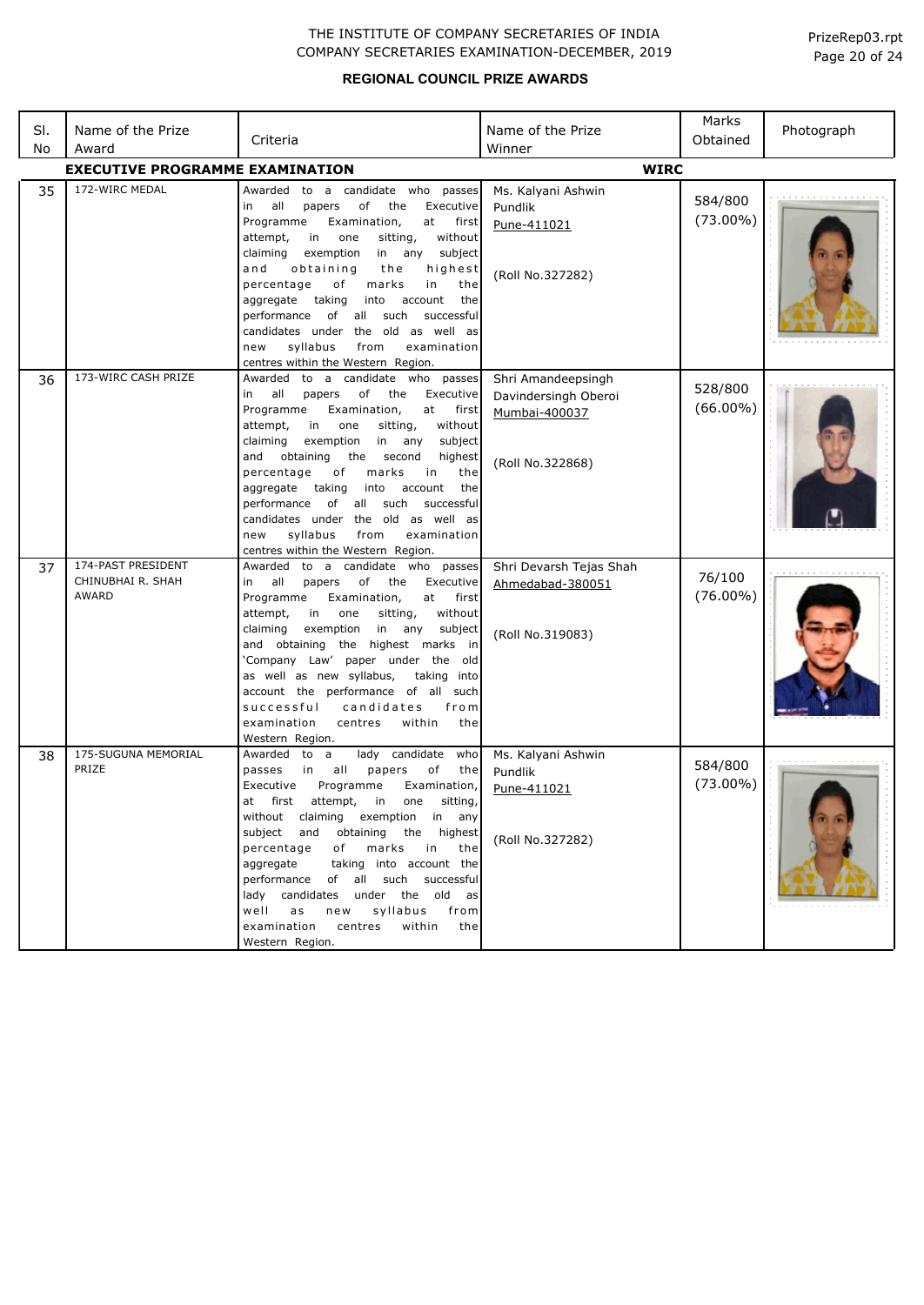| SI.          | Name of the Prize                                       | Criteria                                                                                                                                                                                                                                                                                                                                                                                                                                                                                                         | Name of the Prize                                       | Marks<br>Obtained   | Photograph |
|--------------|---------------------------------------------------------|------------------------------------------------------------------------------------------------------------------------------------------------------------------------------------------------------------------------------------------------------------------------------------------------------------------------------------------------------------------------------------------------------------------------------------------------------------------------------------------------------------------|---------------------------------------------------------|---------------------|------------|
| No           | Award                                                   |                                                                                                                                                                                                                                                                                                                                                                                                                                                                                                                  | Winner                                                  |                     |            |
|              | PROFESSIONAL PROGRAMME EXAMINATION                      |                                                                                                                                                                                                                                                                                                                                                                                                                                                                                                                  |                                                         | <b>BENGALURU</b>    |            |
| $\mathbf{1}$ | 156-GOWRI GANAPATI<br>JOSHI VAJAGADDE<br>MEMORIAL AWARD | Awarded<br>to a candidate who passes<br>all<br>papers<br>of<br>the<br>Professional<br>in<br>Programme<br>Examination,<br>at<br>first<br>in<br>without<br>attempt,<br>one<br>sitting,<br>claiming<br>exemption<br>subject<br>in any<br>obtaining<br>highest<br>and<br>the<br>percentage<br>of<br>marks<br>in<br>the<br>taking<br>account<br>aggregate<br>into<br>the<br>performance of all<br>such successful<br>candidates under the old as well as<br>new<br>syllabus<br>from<br><b>Bangalore</b><br>centre(s). | Ms. Apeksha K M<br>Bangaluru-560003<br>(Roll No.408280) | 528/900<br>(58.67%) |            |
| 2            | 186-SMT, NAGAMMA<br>MEMORIAL PRIZE<br><b>AWARD</b>      | Awarded to a candidate who passes<br>of<br>all<br>papers<br>the<br>Professional<br>in<br>Programme<br>Examination,<br>at<br>first<br>attempt,<br>without<br>in<br>one<br>sitting,<br>claiming<br>exemption<br>in any subject<br>and<br>obtaining<br>highest<br>the<br>percentage<br>оf<br>marks<br>in<br>the<br>taking<br>account<br>the<br>aggregate<br>into<br>performance of all<br>such successful<br>candidates under the old as well as<br>syllabus<br>Bangalore<br>new<br>from<br>centre(s).              | Ms. Apeksha K M<br>Bangaluru-560003<br>(Roll No.408280) | 528/900<br>(58.67%) |            |
|              | <b>EXECUTIVE PROGRAMME EXAMINATION</b>                  |                                                                                                                                                                                                                                                                                                                                                                                                                                                                                                                  |                                                         | <b>BENGALURU</b>    |            |
| 3            | 155-HUKLAMAKKI<br>MANJUNATHA HEGDE<br>MEMORIAL AWARD    | Awarded to a candidate who<br>passes<br>all<br>of<br>in<br>papers<br>the<br>Executive<br>Programme<br>Examination,<br>at<br>first                                                                                                                                                                                                                                                                                                                                                                                | Shri Sooryanarayana<br>Bangalore-560085                 | 389/700             |            |
| 4            | 157-LATE SMT. M. K.                                     | without<br>attempt,<br>in<br>one<br>sitting,<br>claiming<br>exemption<br>in any<br>subject<br>highest<br>and<br>obtaining<br>the<br>percentage<br>of<br>in<br>the<br>marks<br>taking<br>account<br>aggregate<br>into<br>the<br>performance<br>of<br>all<br>such<br>successful<br>candidates under the old as well as<br>syllabus<br>from<br>Bangalureu<br>new<br>centre(s).<br>candidate<br>Awarded<br>to a<br>who<br>passes                                                                                     | (Roll No.184484)<br>Shri Sadithya Srihari               | (55.57%)            |            |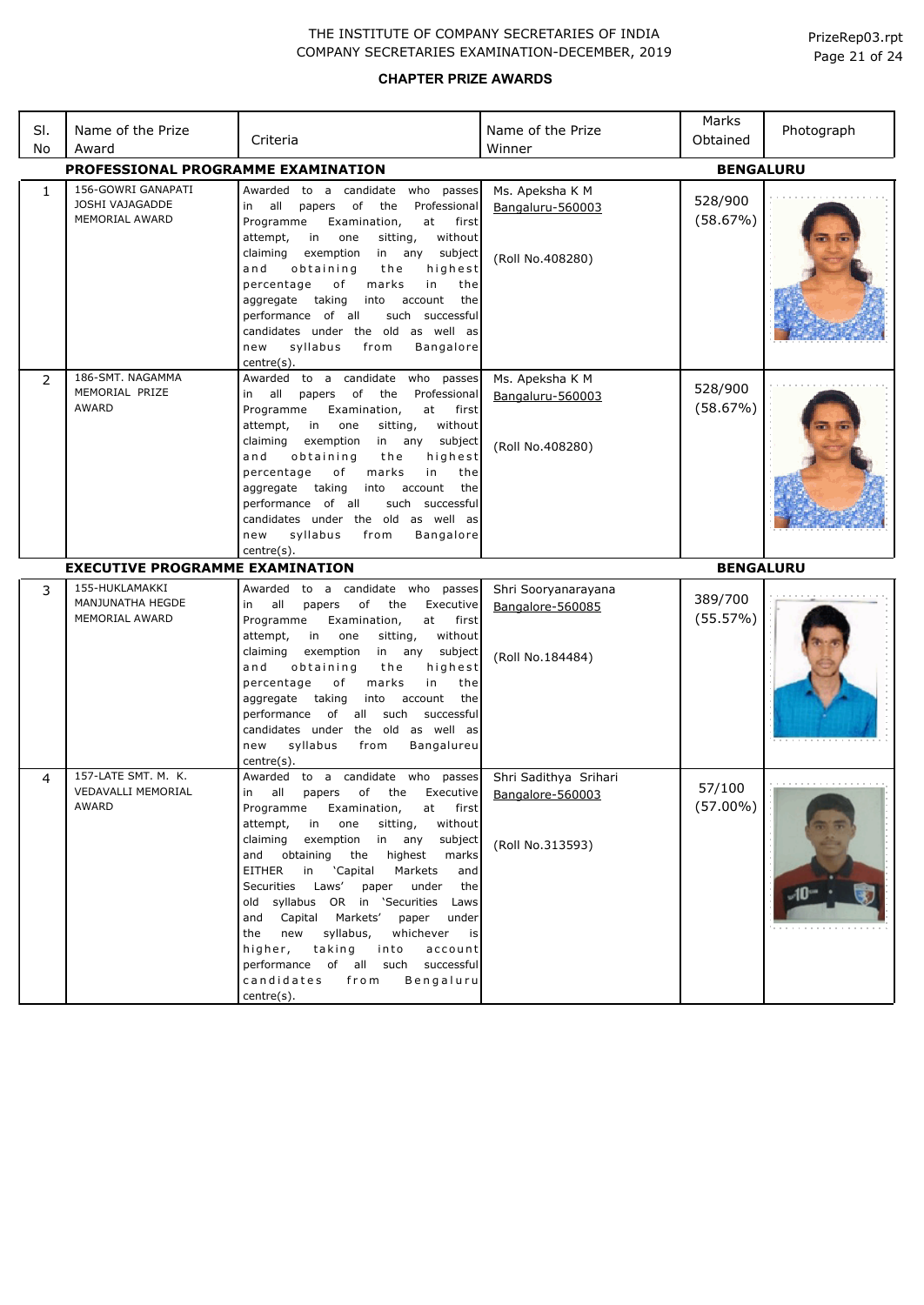| SI.<br>No      | Name of the Prize<br>Award                                                                | Criteria                                                                                                                                                                                                                                                                                                                                                                                                                                                                                                                                                                                               | Name of the Prize<br>Winner                                               | Marks<br>Obtained     | Photograph |
|----------------|-------------------------------------------------------------------------------------------|--------------------------------------------------------------------------------------------------------------------------------------------------------------------------------------------------------------------------------------------------------------------------------------------------------------------------------------------------------------------------------------------------------------------------------------------------------------------------------------------------------------------------------------------------------------------------------------------------------|---------------------------------------------------------------------------|-----------------------|------------|
|                | PROFESSIONAL PROGRAMME EXAMINATION                                                        | <b>HYDERABAD</b>                                                                                                                                                                                                                                                                                                                                                                                                                                                                                                                                                                                       |                                                                           |                       |            |
| 5              | 159-LATE MADINEEDI<br><b>RAMA KRISHNA</b><br>SUBHADRA MEMORIAL<br><b>AWARD</b>            | Awarded to a candidate who passes<br>of<br>Professional<br>in all<br>papers<br>the<br>Programme<br>Examination,<br>at<br>first<br>attempt,<br>in<br>one<br>sitting,<br>without<br>claiming<br>exemption<br>in any subject<br>and<br>obtaining<br>the<br>highest<br>percentage<br>of<br>marks<br>in<br>the<br>aggregate taking<br>the<br>into account<br>performance of all such<br>successful<br>candidates under the old as well as<br>syllabus<br>from<br>Hyderabad<br>new<br>centre(s).                                                                                                             | Shri Bapu Venkatesam<br>Maruvada<br>Rangareddy-500072<br>(Roll No.409239) | 501/900<br>(55.67%)   |            |
| 6              | 160-DR. VASUDEORAO<br><b>JATKAR MEMORIAL</b><br><b>AWARD</b><br>For JUN-2019 and DEC-2019 | Awarded to a candidate who passes<br>in all papers of<br>the<br>Professional<br>Programme<br>Examination,<br>first<br>at<br>attempt,<br>in<br>one<br>sitting,<br>without<br>claiming<br>exemption<br>in any subject<br>and<br>obtaining<br>highest<br>the<br>in<br>percentage<br>of<br>marks<br>the<br>aggregate taking<br>into account<br>the<br>performance<br>of all such<br>successful<br>candidates under the old as well as<br>syllabus<br>Hyderabad<br>from<br>new<br>December<br>centre(s)<br>in<br>and<br>June<br>examinations<br>during<br>held<br>a<br>calendar year.                       | Shri Bapu Venkatesam<br>Maruvada<br>Rangareddy-500072<br>(Roll No.409239) | 501/900<br>(55.67%)   |            |
| $\overline{7}$ | 200-LATE S. AHALYA<br>PUTTY MEMORIAL<br><b>AWARD</b>                                      | lady candidate who<br>Awarded to a<br>passes in<br>all<br>papers<br>of<br><b>CS</b><br>Professional<br>Programme<br>Examination, at first attempt in one<br>sitting,<br>without<br>claiming<br>exemption<br>in any subject<br>and obtaining the<br>highest marks EITHER in<br>'Drafting,<br>Pleading'<br>Appearances and<br>paper<br>OR .<br>'Drafting,<br>Pleadings<br>in<br>and<br>Appearances'<br>paper under the new<br>whichever<br>syllabus,<br>is<br>higher,<br>taking<br>into<br>account<br>the<br>performance of all such successful<br>lady<br>candidates<br>Hyderabad<br>from<br>centre(s). | Ms. Varsha Choudhary<br>Rajendra Nagar-500075<br>(Roll No.409228)         | 51/100<br>$(51.00\%)$ |            |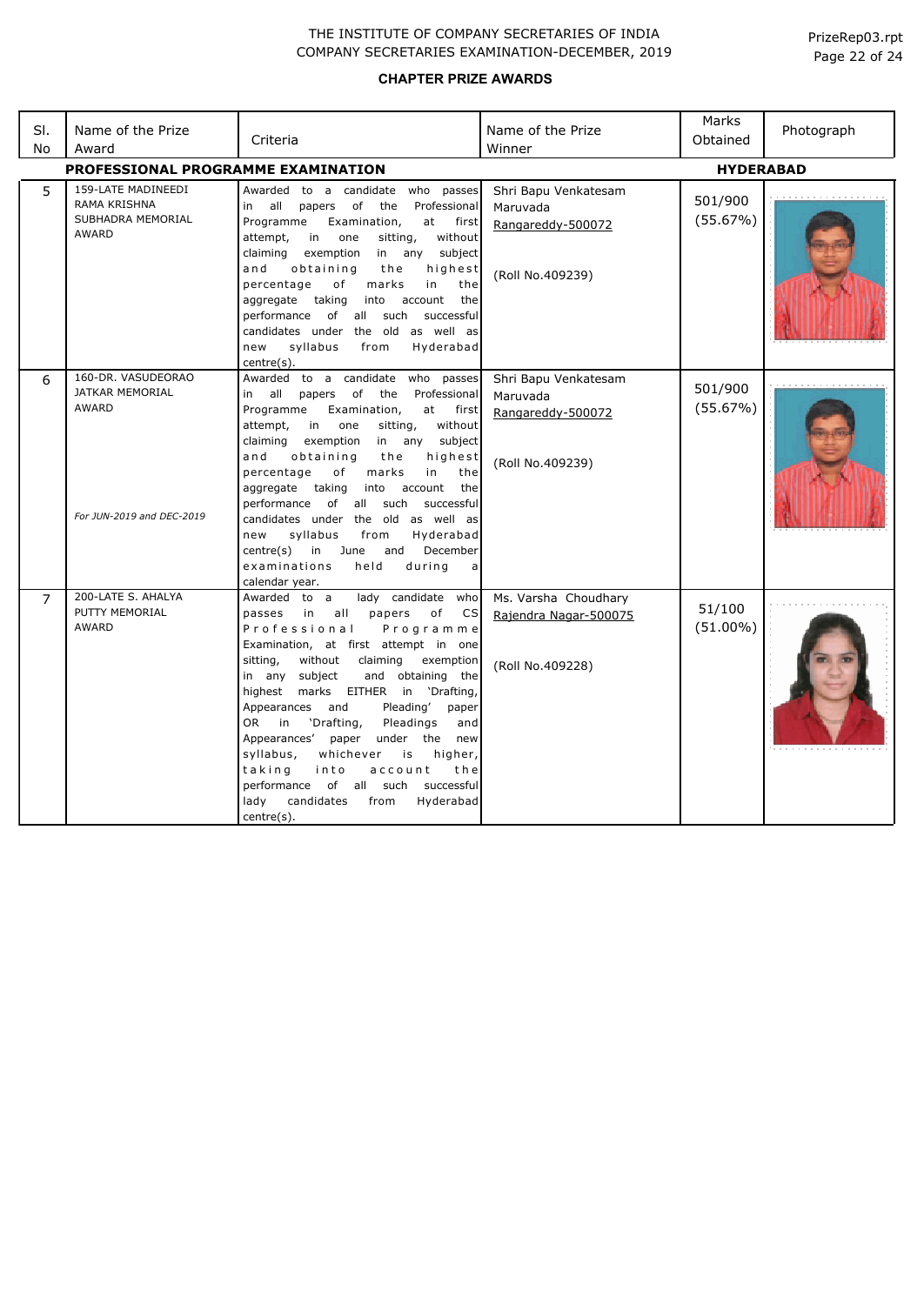| SI.<br>No | Name of the Prize<br>Award                                         | Criteria                                                                                                                                                                                                                                                                                                                                                                                                                                                                                                                                                                                                                                               | Name of the Prize<br>Winner                                              | Marks<br>Obtained      | Photograph    |  |  |
|-----------|--------------------------------------------------------------------|--------------------------------------------------------------------------------------------------------------------------------------------------------------------------------------------------------------------------------------------------------------------------------------------------------------------------------------------------------------------------------------------------------------------------------------------------------------------------------------------------------------------------------------------------------------------------------------------------------------------------------------------------------|--------------------------------------------------------------------------|------------------------|---------------|--|--|
|           | <b>EXECUTIVE PROGRAMME EXAMINATION</b><br><b>HYDERABAD</b>         |                                                                                                                                                                                                                                                                                                                                                                                                                                                                                                                                                                                                                                                        |                                                                          |                        |               |  |  |
| 8         | 161-LATE SHRI M. GURU<br>RAJ RAO MEMORIAL<br><b>GOLD MEDAL</b>     | Awarded to a candidate who passes<br>all<br>Executive<br>papers<br>of<br>the<br>in<br>Programme<br>Examination,<br>at<br>first<br>in<br>one<br>without<br>attempt,<br>sitting,<br>claiming<br>exemption<br>in any<br>subject<br>obtaining<br>highest<br>and<br>the<br>percentage<br>of<br>marks<br>in<br>the<br>taking<br>aggregate<br>into<br>account<br>the<br>performance<br>of<br>all<br>such<br>successful<br>candidates under the old as well as<br>syllabus<br>Hyderabad<br>new<br>from<br>centre(s).                                                                                                                                           | Shri Ashok Kondapally<br>Kalwakurthy-509324<br>(Roll No.188293)          | 408/700<br>(58.29%)    |               |  |  |
| 9         | 162-SMT. & SRI<br>GADEPALLI<br>SURYANARAYANA RAO<br>MEMORIAL AWARD | to a candidate who<br>passes<br>Awarded<br>of<br>Executive<br>in<br>all<br>papers<br>the<br>Programme<br>Examination,<br>at<br>first<br>without<br>attempt,<br>in<br>one<br>sitting,<br>claiming<br>exemption<br>in any<br>subject<br>and<br>obtaining<br>the<br>highest<br>of<br>the<br>percentage<br>marks<br>in<br>account<br>the<br>aggregate<br>taking<br>into<br>of all such<br>successful<br>performance<br>candidates under the old as well as<br>syllabus<br>new<br>from<br>Hyderabad<br>centre(s).                                                                                                                                           | Shri Ashok Kondapally<br>Kalwakurthy-509324<br>(Roll No.188293)          | 408/700<br>(58.29%)    |               |  |  |
| 10        | 181-CS S.<br>RAMAKRISHNAN<br>MEMORIAL AWARD                        | Awarded to a candidate who passes<br>of<br>in<br>all<br>papers<br>the<br>Executive<br>Programme<br>Examination,<br>at<br>first<br>without<br>attempt,<br>one<br>sitting,<br>in<br>claiming<br>exemption in any<br>subject<br>highest<br>and<br>obtaining<br>the<br>marks<br>EITHER<br>'Economic<br>i n<br>and<br>Commercial Laws'<br>under the<br>paper<br>syllabus<br>in<br>'Economic,<br>old<br>OR.<br>Laws'<br><b>Business</b><br>and<br>Commercial<br>syllabus,<br>under<br>the<br>new<br>paper<br>taking<br>whichever<br>is<br>higher,<br>into<br>account the performance of all such<br>successful<br>candidates<br>from<br>Hyderabad centre(s). | Ms. Rishika Kedia<br>Hyderabad-500020<br>(Roll No.316843)                | 63/100<br>$(63.00\%)$  | Rishika Kedia |  |  |
| 11        | 192-SMT.<br>PUTTAPARATHI<br>NARAYANAMMA<br>MEMORIAL PRIZE<br>AWARD | Awarded to a lady candidate who<br>passes<br>all<br>of<br>the<br>in<br>papers<br>Executive<br>Programme<br>Examination,<br>attempt,<br>at first<br>in<br>one<br>sitting,<br>without claiming exemption<br>in<br>any<br>subject and<br>obtaining<br>the<br>highest<br>percentage<br>of<br>marks<br>in<br>the<br>into<br>account<br>the<br>aggregate<br>taking<br>of all such successful<br>performance<br>candidates under the old as<br>lady<br>a s<br>syllabus<br>well<br>new<br>from<br>Hyderabad centre(s).                                                                                                                                         | Ms. Kattula Bhavya<br>Tejaswi<br>Medchal-500047<br>(Roll No.316900)      | 440/800<br>$(55.00\%)$ |               |  |  |
| 12        | 193-MS. YENUGULA<br>LALITHA MEMORIAL<br>PRIZE AWARD                | Awarded to a candidate who passes<br>all<br>papers<br>of the<br>Executive<br>in<br>Programme<br>Examination,<br>at<br>first<br>without<br>attempt,<br>in<br>one<br>sitting,<br>in any<br>claiming<br>exemption<br>subject<br>and obtaining the highest marks in<br>'Company Law' paper under the old<br>as well as new syllabus, taking into<br>account the performance of all such<br>successful candidates<br>from<br>Hyderabad centre(s).                                                                                                                                                                                                           | Shri Raviteja<br>Janaswamy<br>Serilingampally-500050<br>(Roll No.316859) | 66/100<br>$(66.00\%)$  |               |  |  |